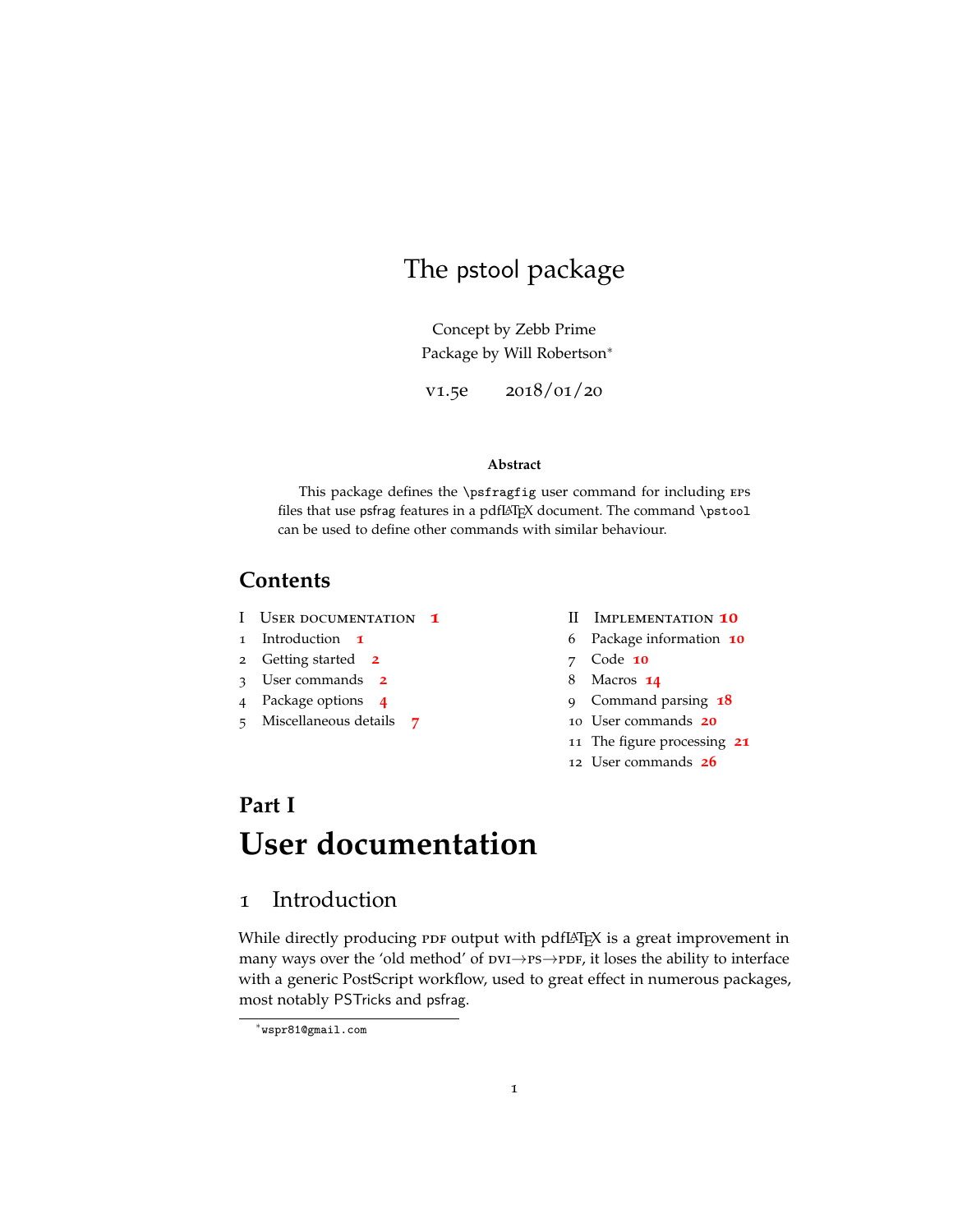Until now, the best way to use these packages while running pdfLAT<sub>E</sub>X has been to use the pst-pdf package, which processes the entire document through a filter, sending the relevant PostScript environments (only) through a single pass of LATEX producing  $pvI \rightarrow PS \rightarrow PDF$ . The resulting PDF versions of each graphic are then included into the pdfLAT<sub>EX</sub> document in a subsequent compilation. The auto-pst-pdf package provides a wrapper to perform all of this automatically.

The disadvantage with this method is that for every document compilation, *every* graphic must be re-processed. The pstool package uses a different approach to allow each graphic to be processed only as needed, speeding up and simplifying the typesetting of the main document.

At present this package is designed solely as a replacement for pst-pdf in the rôle of supporting the psfrag package (which it loads) in pdfLAT<sub>E</sub>X.

More flexible usage to provide a complete replacement for pst-pdf (e.g., supporting the \begin{postscript} environment) is not planned at this stage. If you simply need to automatically convert plain EPS files to PDF, I recommend using the epstopdf package with the [update, prepend] package options (epstopdf and pstool are compatible, but **only** if epstopdf is loaded first).

## <span id="page-1-0"></span>2 Getting started

Processing pdfLAT<sub>EX</sub> documents with pstool requires the 'shell escape' feature of pdfTEX to be activated. This allows execution of auxiliary commands from within LAT<sub>EX</sub>, a feature which is often disabled by default for security reasons. If shell escape is not enabled, a warning will be issued in console output when the package is loaded. Depending how you compile your LATEX document, shell escape is enabled in different ways.<sup>[1](#page-1-2)</sup>

Load the package as usual; no package options are required by default, but there are a few useful options described later in section [4](#page-3-0). Note that you do not need to load psfrag separately. You also do not need to load graphicx separately, but if you do so, ensure that you do *not* include driver information (such as [pdftex]); this will play havoc with pstool's automatic processing stage.

## <span id="page-1-1"></span>3 User commands

The low-level generic command provided by this package is

#### \pstool  $\langle$ *suffix* $\rangle$  [ $\langle$ *options* $\rangle$ ] { $\langle$ *filename*}} { $\langle$ *input definitions* $\rangle$ }

It converts the graphic  $\langle$ *filename* $\rangle$ .eps to  $\langle$ *filename* $\rangle$ .pdf with psfrag macros in *\filename*}.tex through a unique  $pvI\rightarrow PS\rightarrow PDF$  process for each graphic, using

<span id="page-1-2"></span><sup>&</sup>lt;sup>1</sup>On the command line, use the -shell-escape switch. Otherwise, you're on your own.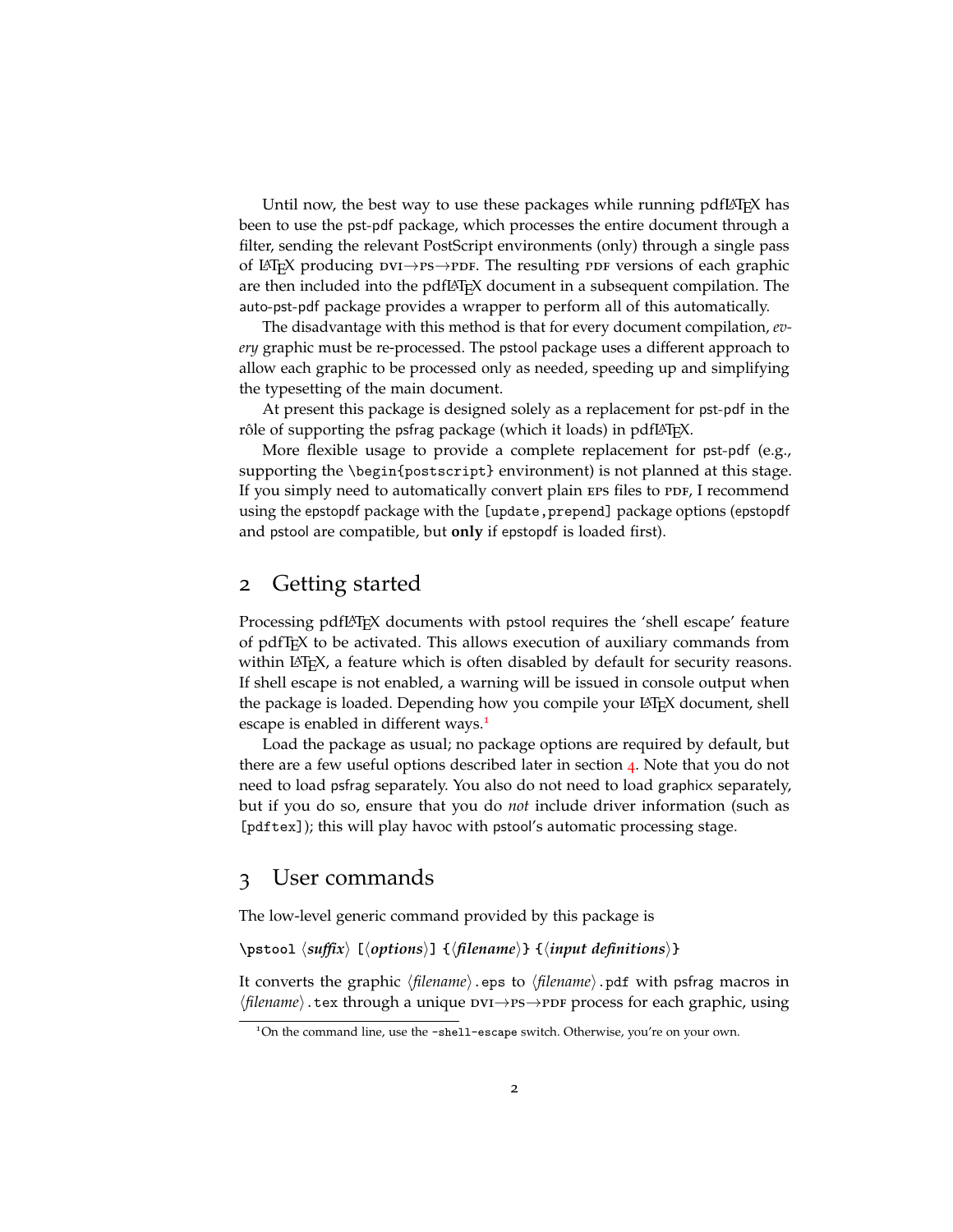the preamble of the main document. The resulting graphic is then inserted into the document, with  $\langle options \rangle$  consisting of options for graphicx (e.g., angle, scale) or for pstool (as described later in Section  $\phi$ ). Note that these optional arguments take effect in the *processing stage*; if you change the  $\langle options \rangle$ , you must manually re-process the figure. The third argument to \pstool allows arbitrary h*input definitions*) (such as \psfrag directives) to be inserted before the figure as it is processed.

By default, \pstool processes the graphic  $\langle$ *filename* $\rangle$ .eps if  $\langle$ *filename* $\rangle$ .pdf does not already exist, or if the EPS file is *newer* than the PDF. Additionally, if one or more macro files are associated with the graphic, they are also checked whether they have changed since the PDF was generated. The macro file(s) can be defined per-graphic as for the \psfragfig command (see below), and/or globally as for the [macro-file=...] package option described in Section [4](#page-3-1).1.

The \pstool command can take an optional  $*$  or ! suffix to change its behaviour:

**\pstool\*** Always process the figure; **\pstool!** Never process the figure.

The behaviour in all three cases can be overridden globally by the package option [process] as described in section [4](#page-3-2).2.

#### 3.1 The main \psfragfig command

It is useful to define higher-level commands based on \pstool for including specific types of eps graphics that take advantage of psfrag. The pstool package defines the following wrapper command \psfragfig, which also supports the \* or ! suffixes described above.

#### $\text{psfraging} \left\langle \text{Suffix} \right\rangle \left\{ \text{filename} \right\}$

This catch-all macro is designed to support a wide range of graphics naming schemes. It inserts an EPS file named either  $\langle$ *filename* $\rangle$ -psfrag.eps or  $\langle$ *filename* $\rangle$ .eps (in that order of preference), and uses psfrag definitions contained within either (*filename*)-psfrag.tex or (*filename*).tex. The \psfragfig command can be used to insert figures produced by the Mathematica package MathPSfrag or the MATLAB package matlabfrag. \psfragfig also accepts an optional braced argument:

#### \psfragfig  $\langle \textit{suffix} \rangle$  [ $\langle \textit{opts} \rangle$ ]  $\{ \langle \textit{input definitions} \rangle \}$

The command behaves as above, but also inserts the arbitrary code h*input definitions*) into the processing stage; this additional code will usually be used to define new or override existing psfrag commands.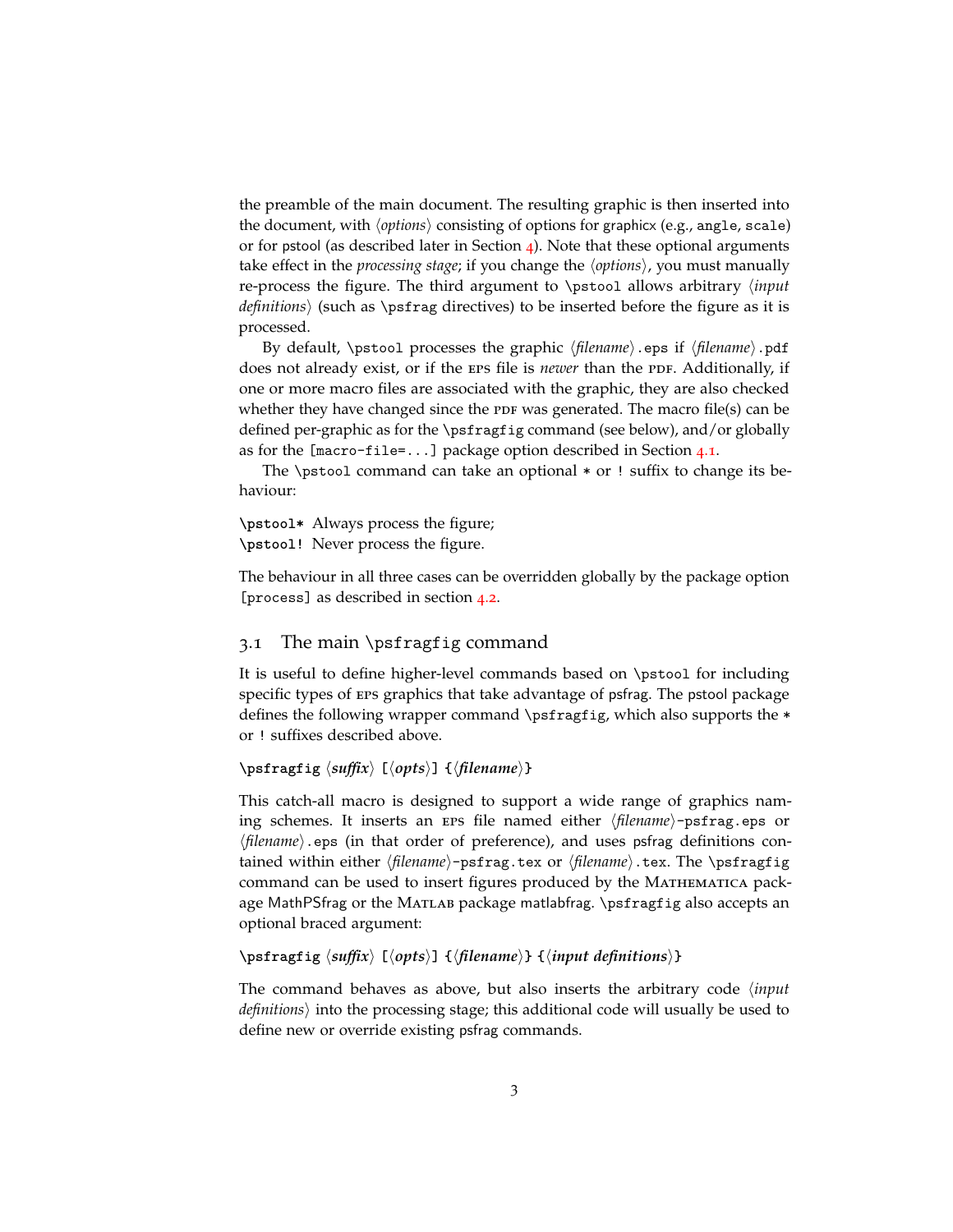## <span id="page-3-0"></span>4 Package options

Package options can be set or overridden at any time with \pstoolsetup{\*pstool* settings). As mentioned in the previous section, these options also may be set in the optional argument to \pstool and \psfragfig, in which case they apply to that figure alone.

#### <span id="page-3-1"></span>4.1 Macro file(s)

As mentioned above, macro files can be used to store commands for processing psfrag graphics. If they change, these macro files can trigger a pre-compilation of the graphics. While usually the macro files will be defined per-graphic (such as foo.eps having a foo-psfrag.tex file), pstool will also load a 'master' macro file for each graphic if it exists using the [macro-file=...] option.

The default is  $[\text{macro-file} = \langle jobname \rangle - \text{proto}$ .tex]; if this file does not exist then no macro file is loaded. That is, if your document is called thesis.tex, the master macro file will be loaded in each graphic as thesis-pstool.tex, if it exists.

This option is useful if you have macro definitions in a single file that are used by multiple graphics. By updating the definitions file, the graphics in the document will be automatically updated. (Note that this file can contain plain  $\Delta$ ET<sub>E</sub>X defintions; the \psfrag commands can still be located in the per-graphic .tex files.)

To suppress the loading of a master macro file in all cases, use an empty argument for the package option, as in [macro-file={}].

#### <span id="page-3-2"></span>4.2 Forcing/disabling graphics processing

While the suffixes  $*$  and ! can be used to force or disable (respectively) the processing of each individual graphic, sometimes we want to do this on a global level. The following package options override *all* pstool macros:

**[process=auto]** This is the default mode as described in the previous section, in which graphics without suffixes are only (re-)processed if the eps file is newer or the PDF file does not exist;

**[process=all]** Suffixes are ignored and all \pstool graphics are processed; **[process=none]** Suffixes are ignored and no \pstool graphics are processed.[2](#page-3-3)

<span id="page-3-3"></span><sup>&</sup>lt;sup>2</sup>If pstool is loaded in a LAT<sub>E</sub>X document in DVI mode, this is the option that is used since no external processing is required for these graphics.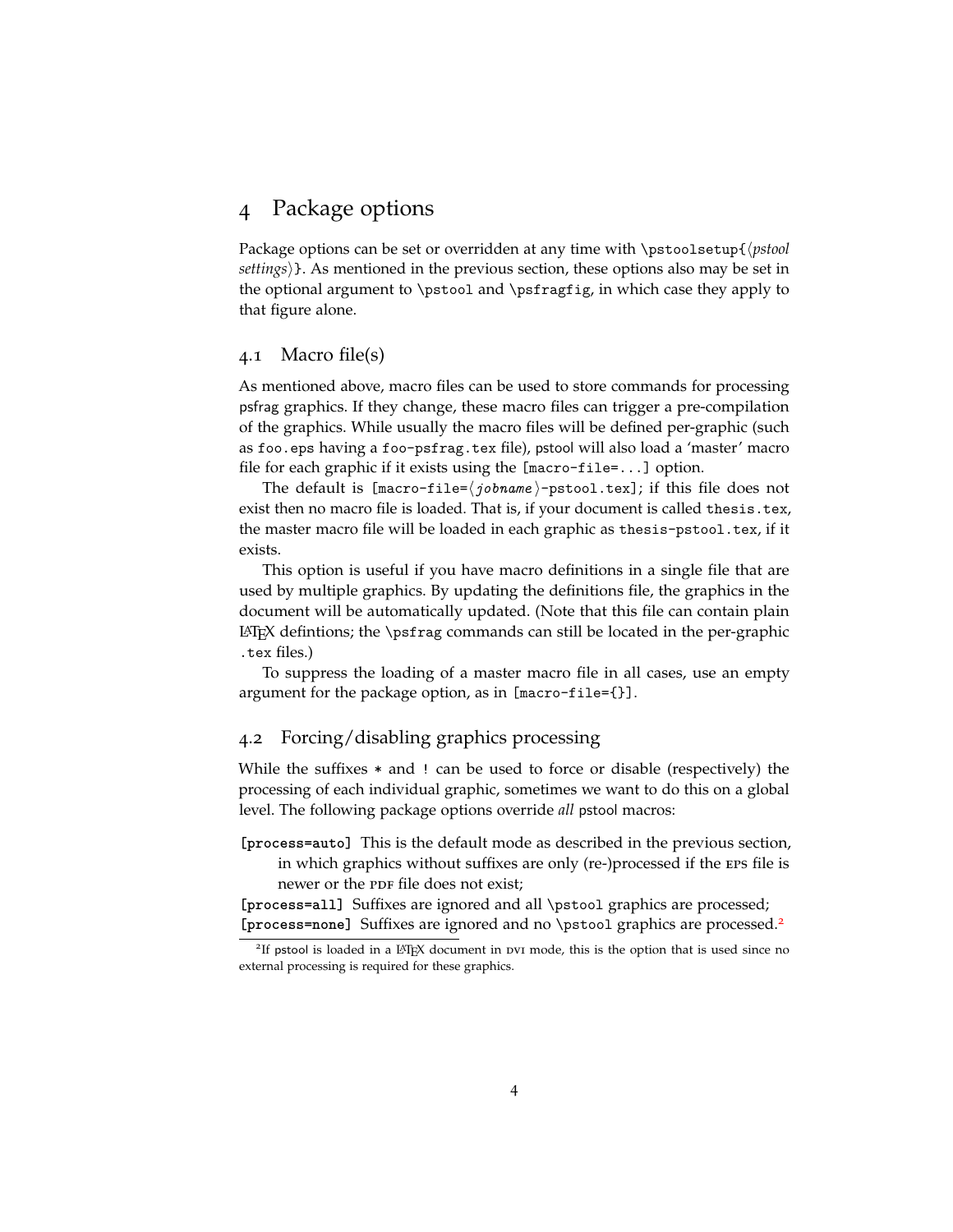#### 4.3 Cropping graphics

The default option [crop=preview] selects the preview package to crop graphics to the appropriate size for each auxiliary process.

However, when an inserted label protrudes from the natural bounding box of the figure, or when the original bounding box of the figure is wrong, the preview package will not always produce a good result (with parts of the graphic trimmed off the edge). A robust method to solve this problem is to use the pdfcrop program instead.<sup>[3](#page-4-0)</sup> This can be activated in pstool with the [crop=pdfcrop] package option.

#### 4.4 Temporary files & cleanup

Each figure that is processed spawns an auxiliary LATEX compilation through  $\text{d}v\rightarrow\text{p}$ -pavid. This process is named after the name of the figure with an appended string suffix; the default is [suffix={-pstool}]. Most of these suffixed files are "temporary" in that they may be deleted once they are no longer needed.

As an example, if the figure is called ex.eps, the files that are created are ex-pstool.tex, ex-pstool.dvi, . . . . The [cleanup] package option declares via a list of filename suffixes which temporary files are to be deleted after processing.

The default is [cleanup={.tex, .dvi, .ps, .pdf, .log}]. To delete none of the temporary files, choose [cleanup={}] (useful for debugging). Note that if you want cross-referencing to work correctly for labels in figures, etc., then you must not delete the .aux file (see Section [5](#page-7-0).3).

#### 4.5 Interaction mode of the auxiliary processes

Each graphic echoes the output of its auxiliary process to the console window; unless you are trying to debug errors there is little interest in seeing this information. The behaviour of these auxiliary processes are governed globally by the [mode] package option, which takes the following parameters:

[mode=batch] hide almost all of the LAT<sub>E</sub>X output (*default*); [mode=nonstop] echo all LAT<sub>E</sub>X output but continues right past any errors; and **[mode=errorstop]** prompt for user input when errors are encountered.

These three package options correspond to the  $L^2\Gamma$ <sub>EX</sub> command line options -interaction=batchmode, =nonstopmode, and =errorstopmode, respectively. When [mode=batch] is activated, then dvips is also run in 'quiet mode'.

<span id="page-4-0"></span><sup>3</sup>pdfcrop requires a Perl installation under Windows, freely available from [http://www.](http://www.activestate.com/Products/activeperl/index.plex) [activestate.com/Products/activeperl/index.plex](http://www.activestate.com/Products/activeperl/index.plex)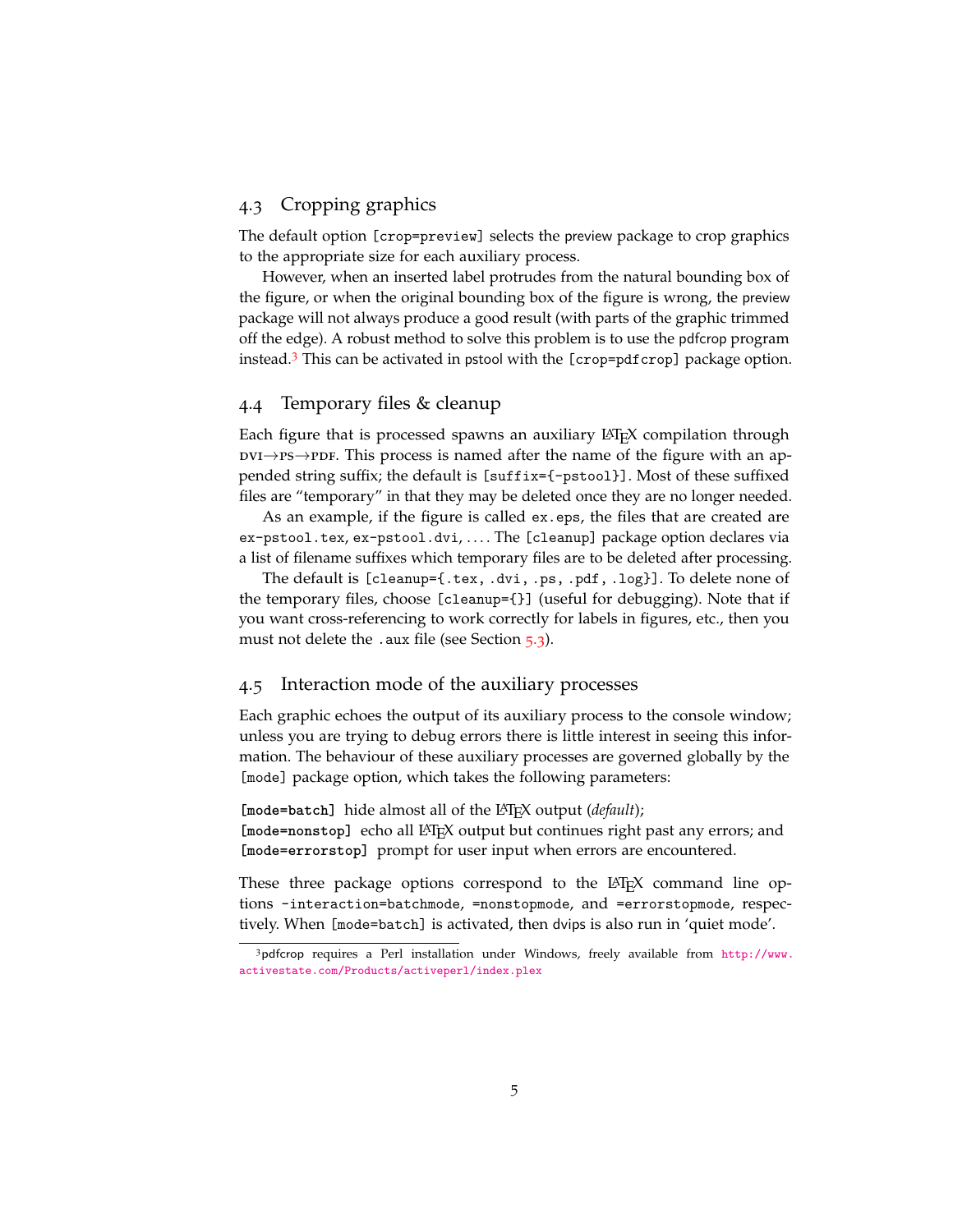#### 4.6 Auxiliary processing command line options

The command line options passed to each program of the auxiliary processing can be changed with the following package options:

```
[latex-options = ...]
[dvips-options = ...]
[ps2pdf-options = ...] and,
[pdfcrop-options = ...] (if applicable).
```
For the most part these will be unnecessary, although passing the correct options to ps2pdf can sometimes be a little obscure.[4](#page-5-0) For example, I used the following for generating figures in my thesis:

ps2pdf-options={-dPDFSETTINGS=/prepress}

This forces the 'base fourteen' fonts to be embedded within the individual figure files, without which some printers and PDF viewers have trouble with the textual labels. In fact, from v1.3 of pstool, this option is now the default. Note that subsequent calls to [ps2pdf-options=...] will override the pstool default; use ps2pdf-options={} to erase ps2pdf's defaults if necessary.

At some point in the past, the behaviour of ps2pdf has changed under Windows. Previously, options to ps2pdf needed to be quoted and use = to assign its options. Something about this changed, and it appears the best way to set ps2pdf options to use the # character instead. Therefore, pstool attempts to be clever and replaces all instances of = within a ps2pdf option into # (under Windows only). No quotes are added. Windows uses can therefore continue to use = to set ps2pdf options and allow pstool to make the substitution; their documents will still compile correctly on macOS or Linux platforms.

#### 4.7 Compression of bitmap data

In the conversion using ps2pdf, bitmap images are stored using either lossy or lossless compression. The default behaviour for pstool is to force lossless compression, because we believe that to be the most commonly desired use case (you don't want scientific graphics rendered with possible compression artifacts). This behaviour can be adjusted using one of these options:[5](#page-5-1)

- **[bitmap=auto]** : Do whatever ps2pdf does by default, which seems to be to use lossy compression most, if not all, of the time;
- **[bitmap=lossy]** : Bitmap images are compressed like jpg; this is only really suitable for photographs;

<span id="page-5-0"></span><sup>4</sup>The manual is here: <http://pages.cs.wisc.edu/~ghost/doc/cvs/Ps2pdf.htm>

<span id="page-5-1"></span><sup>&</sup>lt;sup>[5](#page-8-0)</sup>Technical details are given in section 5.5.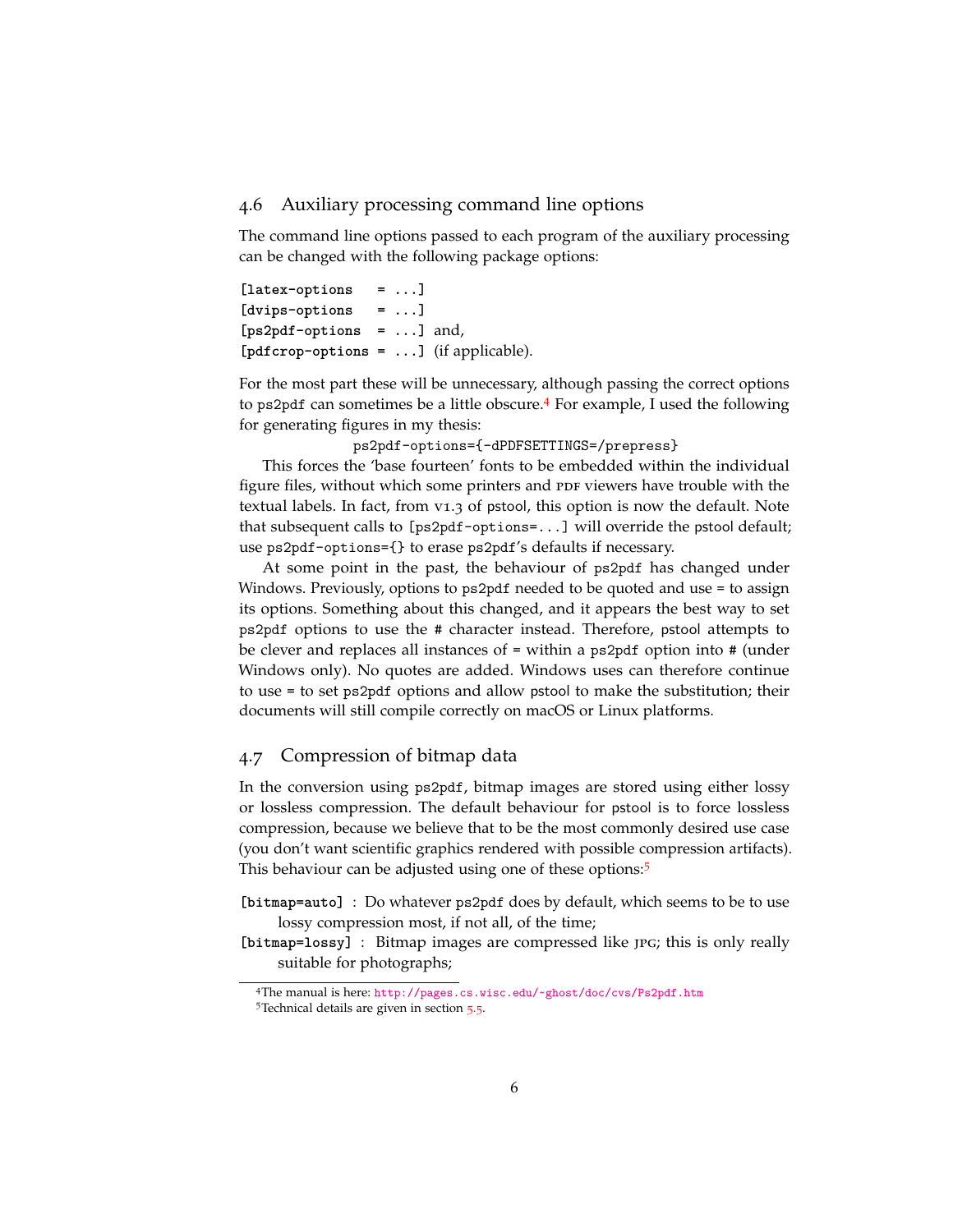**[bitmap=lossless]** (*default*) : Bitmap images are compressed like png; this is suitable for screenshots and generated data such as a surface plot within Matlab.

These are just special cases of the [ps2pdf-options=...] option, but using [bitmap=...] is much more convenient since the ps2pdf options to effect this behaviour are quite verbose. Note that the auto and lossy outputs differ in quality; lossy is lower quality than auto even when the latter uses a lossy compression scheme. Adjusting the quality for these options is only possible with relatively complex Ghostscript options.

#### 4.8 Cross-referencing

To allow graphics that relied on cross-referencing of equation numbers, bibliographic citations, and so on, pstool attempts to transfer data to and from the .aux file for each processed graphic. See Section [5](#page-7-0).3 for more details. This feature can be disabled for compatibility or performance reasons using the [crossref=false] option. (Its converse, [crossref=true], is the default in case you wish to set it explicitly.)

Enabling or disabling the cross-referencing feature can only be performed in the preamble of the document.

## <span id="page-6-0"></span>5 Miscellaneous details

#### 5.1 Conditional preamble or setup commands

It can be necessary to use a slightly different preamble for the main document compared to the auxiliary file used to process each graphic individually. To have preamble material be directed at only one or the other, use the \ifpdf command (automatically loaded from the ifpdf package) as follows:

```
\ifpdf
  % main preamble only
\else
  % graphics preamble only
\fi
```
For example, when using beamer and showing navigation symbols on each slide, you want to suppress these in the pstool-generated graphics (else they'll show up twice!). In this case, the preamble snippet would look something like:

```
\ifpdf\else
  \setbeamertemplate{navigation symbols}{}
\fi
```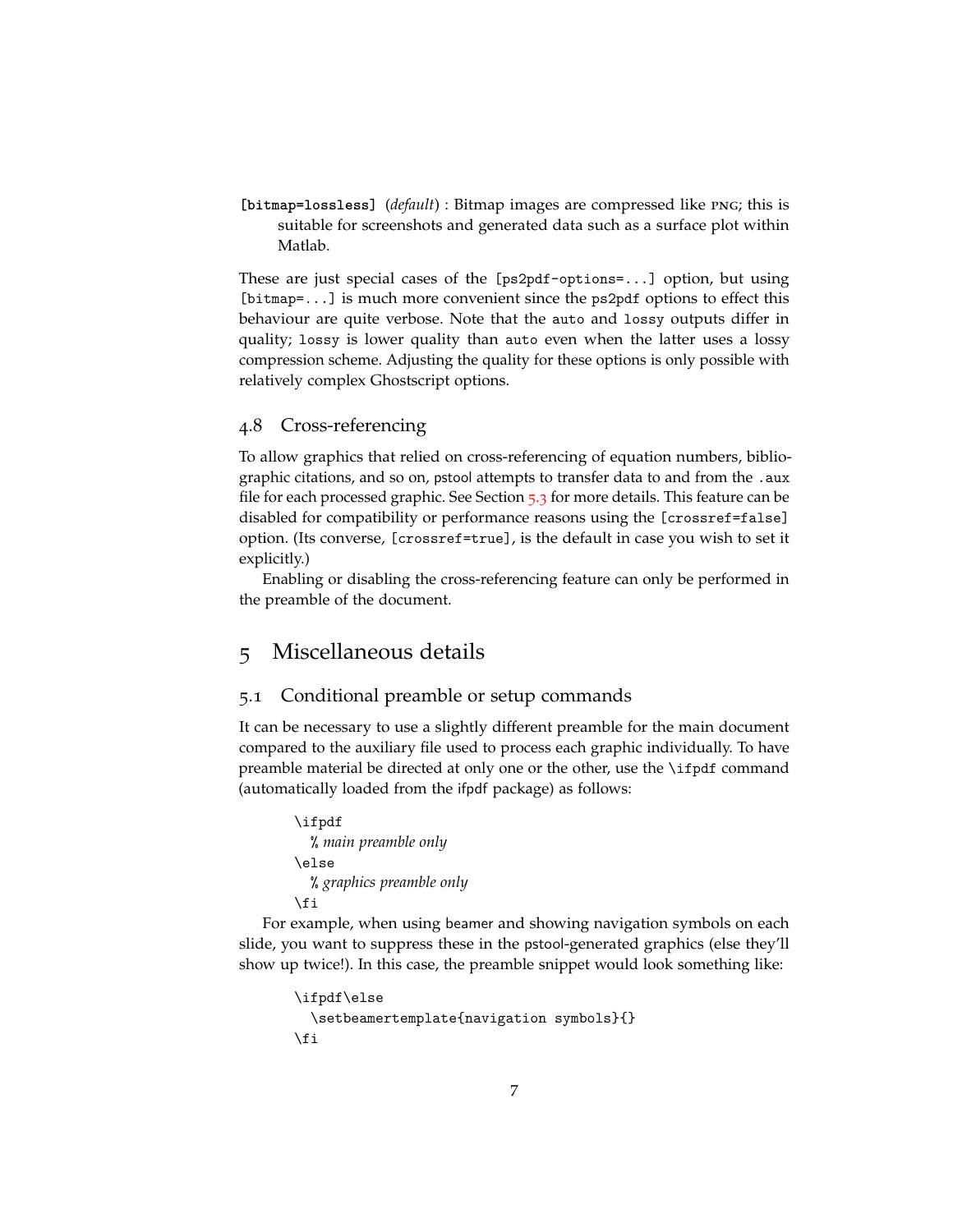It would be possible to provide specific pstool commands or environments to do this; let me know if the \ifpdf approach doesn't work for you. For larger amount of preamble material that should be omitted for each graphic, the \EndPreamble command (see next) might also help.

#### 5.2 The \EndPreamble command

The pstool package scans the beginning of the main document to insert its preamble into each graphic that is converted. This feature hasn't been welltested and there are certain cases in which it is known to fail. (For example, if \begin{document} doesn't appear on a line by itself.) If you need to indicate the end of the preamble manually because this scanning has failed, place the command \EndPreamble where-ever you'd like the preamble in the auxiliary processing to end. This is also handy to bypass anything in the preamble that will never be required for the figures but which will slow down or otherwise conflict with the auxiliary processing.

#### <span id="page-7-0"></span>5.3 Cross-referencing

pstool supports cross-referencing within graphics. That is, you can use \ref and \cite, etc., within psfrag commands. In fact, references to page numbers within an external figure should now resolve correctly; e.g., you can use \thepage within a psfrag command. (I haven't really tested, but this should allow any package that writes information to the .aux file to work correctly.)

The implementation to achieve this is somewhat convoluted and difficult to extend, but the user interface should work just as you would expect, mostly. The main gotcha to keep in mind is that when cross-referencing is used, the graphics will need multiple compilations to resolve all the cross-references properly. Therefore, I recommend when setting such figures up in your document to use the \psfragfig\* command, which forces graphics compilation every time, and remove the star only when you're sure the graphic is now correct. Alternatively, don't worry about the resolving of the cross-references until the very end, and then load the package with the [process=all] option.

As the code for processing data through the .aux file can have unwanted interactions with other packages, or just be a little slower, you can disable the cross-referencing feature by loading pstool with the [crossref=false] package option.

#### 5.4 A note on file paths

The pstool package tries to ensure that you can put image files in subdirectories of the main document and the auxiliary processing will still function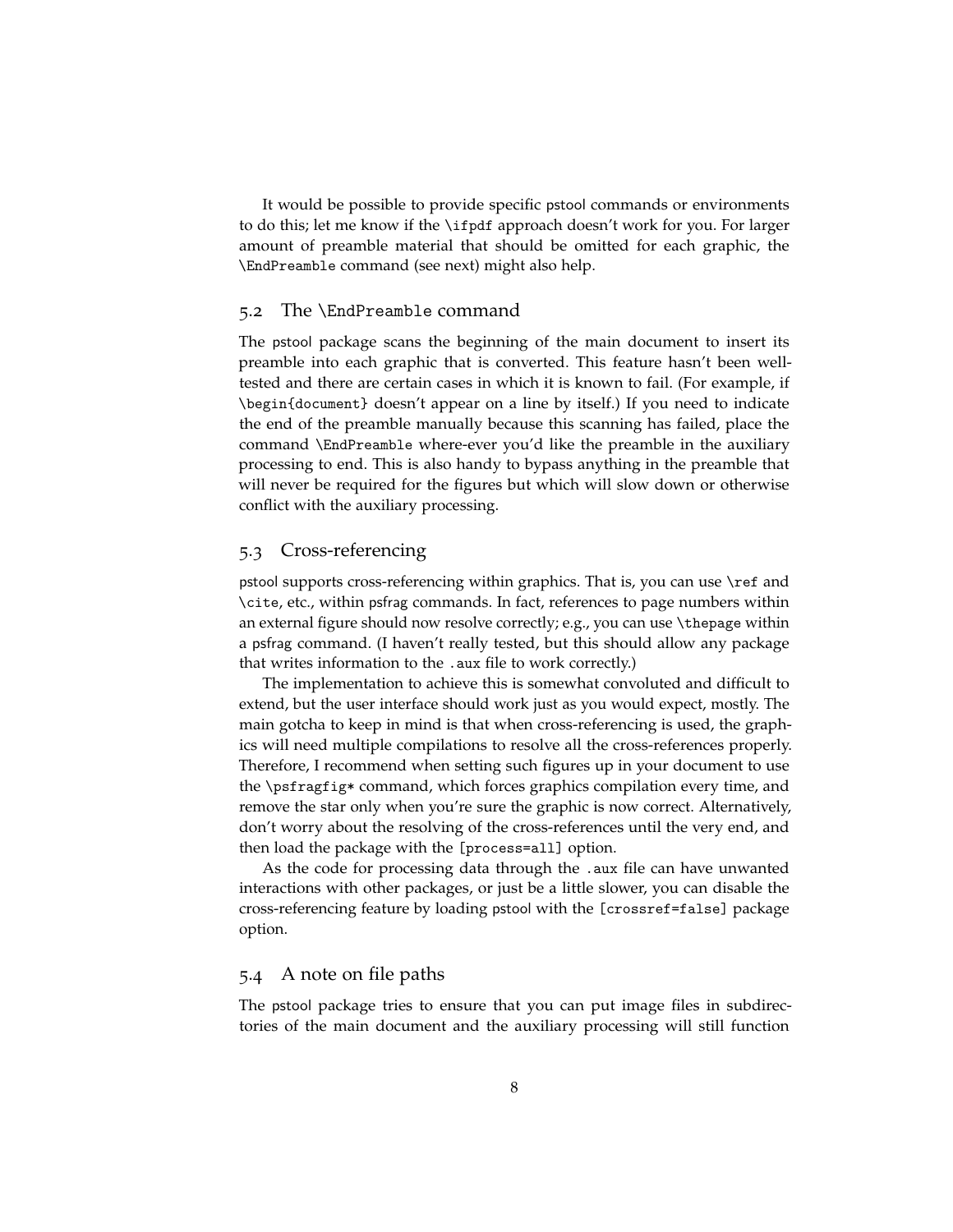correctly. In order to ensure this, the external pdflatex compilation uses the -output-directory feature of pdfTEX. This command line option is definitely supported on all platforms from TeX Live 2008 and MiKTeX 2.7 onwards, but earlier distributions may not be supported.

One problem that pstool does not solve on its own is the inclusion of images that do not exist in subdirectories of the main document. For example, \pstool{../Figures/myfig} can not process by default because pdfTEX usually does not have permission to write into folders that are higher in the heirarchy than the main document. This can be worked around presently in two different ways: (although maybe only for Mac OS X and Linux)

- 1. Give pdflatex permission to write anywhere with the command: openout\_any=a pdflatex ...
- 2. Create a symbolic link in the working directory to a point higher in the path:  $\ln -s$  ... / ... / PhD ... / PhD, for example, and then refer to the graphics through this symbolic link.

#### <span id="page-8-0"></span>5.5 Technical details on ps2pdf's bitmap options

The [bitmap=auto] pstool option does not set any ps2pdf options; use this if you wish to set the following ps2pdf options manually.

For both [bitmap=lossless] (default) and [bitmap=lossy], the following ps2pdf options are set:

```
-dAutoFilterColorImages=false
-dAutoFilterGrayImages=false
```
Then for lossless image encoding, the following options are set:

-dColorImageFilter=/FlateEncode -dGrayImageFilter=/FlateEncode

Instead for lossly encoding, these are the options used:

-dColorImageFilter=/DCTEncode -dGrayImageFilter=/DCTEncode

If there are more ps2pdf options that you frequently use, please let me know and it may be a good idea to add pstool wrappers to make them more convenient.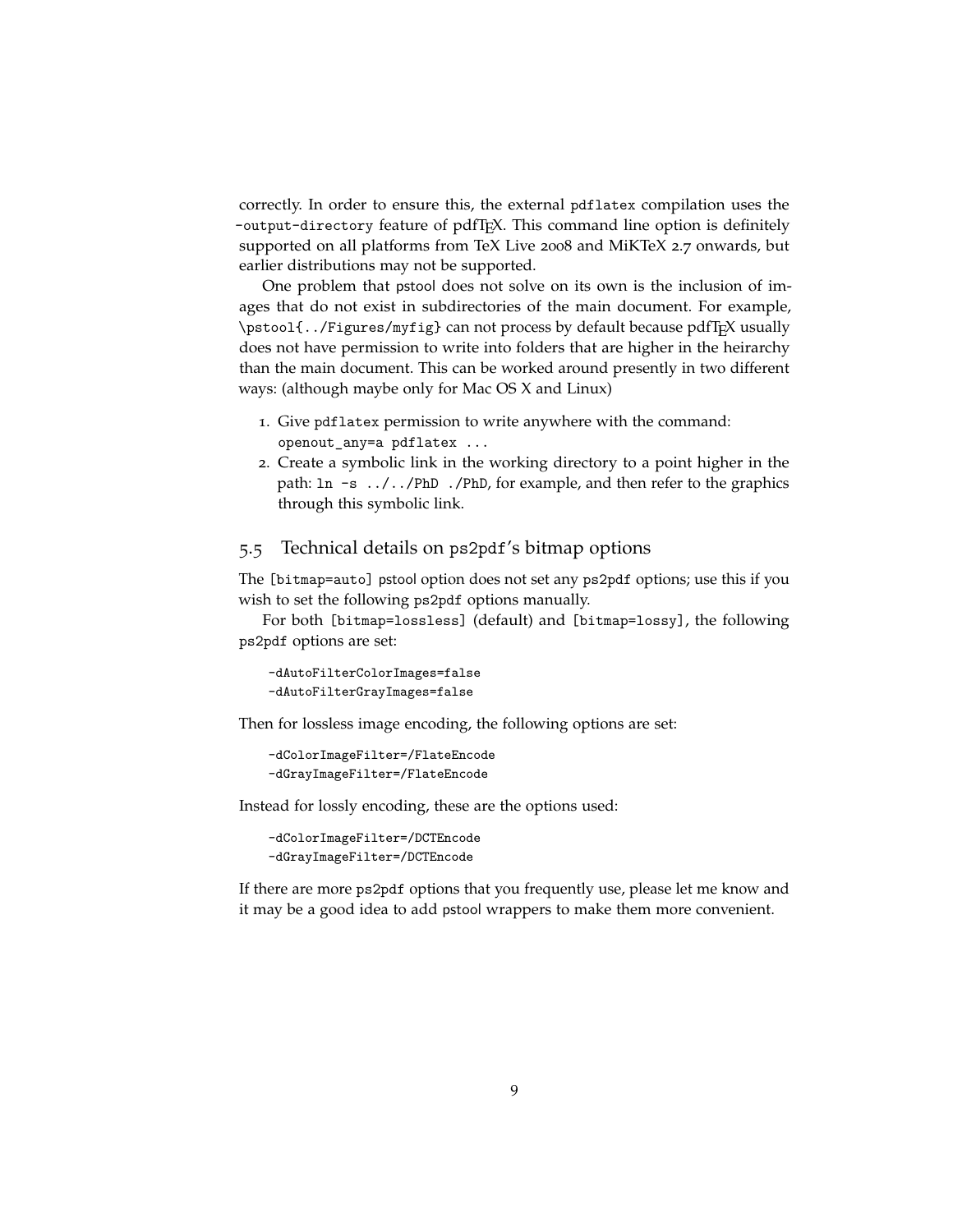# <span id="page-9-0"></span>**Part II Implementation**

## <span id="page-9-1"></span>6 Package information

The most recent publicly released version of pstool is available at CTAN: [http://](http://tug.ctan.org/pkg/pstool/) [tug.ctan.org/pkg/pstool/](http://tug.ctan.org/pkg/pstool/). Historical and developmental versions are available at GitHub: <http://github.com/wspr/pstool/>. While general feedback via email is welcomed, specific bugs or feature requests should be reported through the issue tracker: <http://github.com/wspr/pstool/issues>.

#### 6.1 Licence

This package is freely modifiable and distributable under the terms and condi-tions of the LAT<sub>E</sub>X Project Public Licence, version 1.3c or greater (your choice).<sup>[6](#page-9-3)</sup> This work consists of the files pstool.tex and the derived files pstool.sty, pstool.ins, and pstool.pdf. This work is maintained by WILL ROBERTSON.

## <span id="page-9-2"></span>7 Code

Note that the following code is typeset in a non-verbatim manner; indentation is controlled automatically by some hastily written macros (and will sometimes not indent as might be done manually). When in doubt, consult the source directly!

This work may be distributed and/or modified under the conditions of the LaTeX Project Public License, either version 1.3c or (at your option) any later version. The latest version of this license is in: <http://www.latex-project.org/lppl.txt> This work has the LPPL maintenance status 'maintained'. The Current Maintainer of this work is Will Robertson.

 $_{13}$   $\,$  \ProvidesPackage $\{$ <sub>1</sub>pstoo $1$ <sub>1</sub>}[2018/01/20 v1.5e Wrapper for processing PostScript/psfrag

TODO: convert this package into expl3 syntax (will save many lines of code).

External packages:

- <sup>18</sup> \RequirePackage{**<sup>1</sup>**
- catchfile,color,ifpdf,ifplatform,filemod,
- graphicx,psfrag,shellesc,suffix,trimspaces,xkeyval,expl3

<span id="page-9-3"></span><sup>6</sup><http://www.latex-project.org/lppl.txt>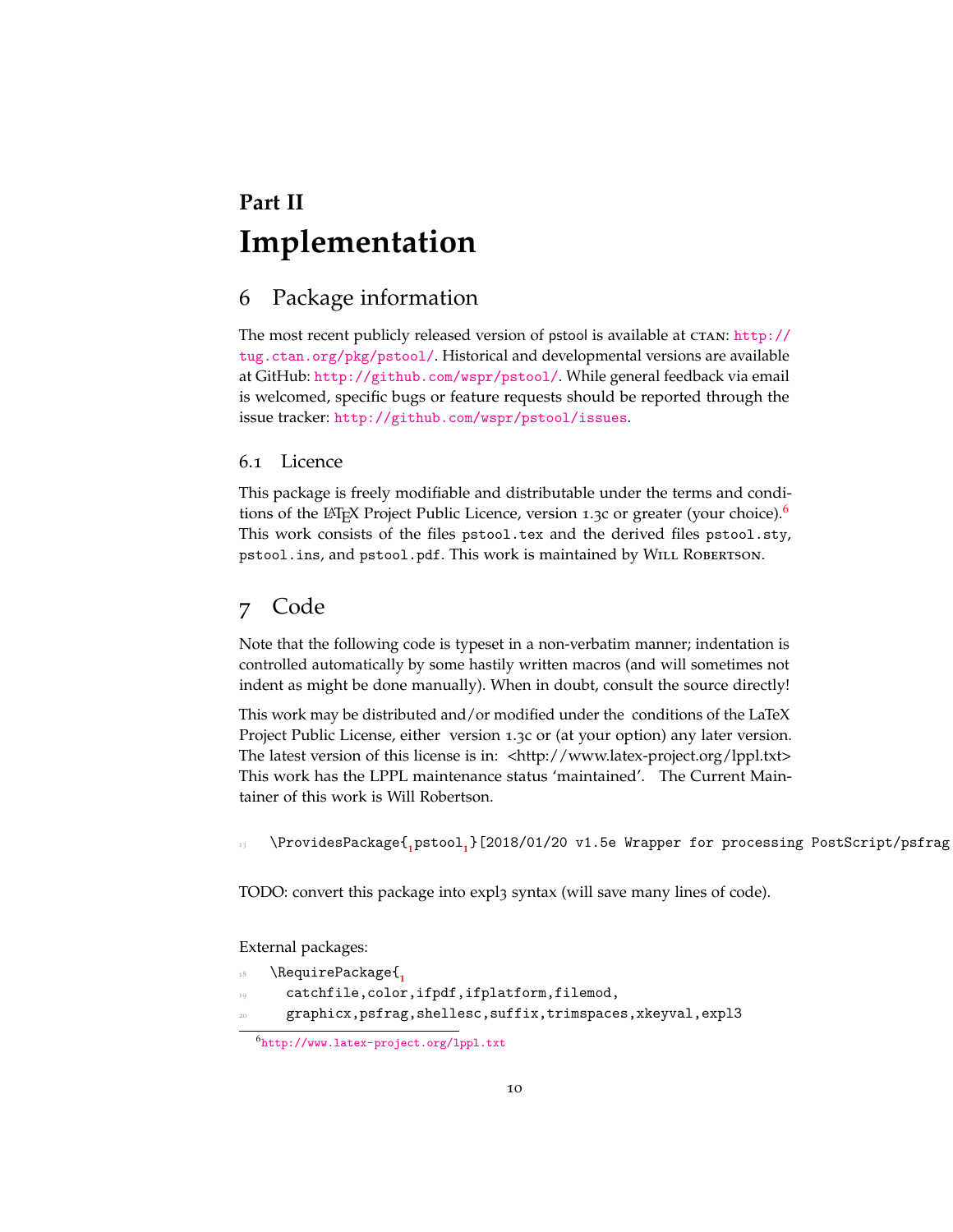<sup>21</sup> **<sup>1</sup>** }

Add an additional command before trimspaces.sty is updated formally:

```
24 \providecommand*{1
\trim@multiple@spaces@in1
}[1]{1%
25 \let\trim@temp#1%
26 \trim@spaces@in#1%
27 \ifx\trim@temp#1%
     \else
29 \expandafter\trim@multiple@spaces@in\expandafter#1%
     \chii
31 1
```
## 7.1 Allocations

- \expandafter\newif\csname if@pstool@pdfcrop@\endcsname
- \expandafter\newif\csname if@pstool@verbose@\endcsname
- \expandafter\newif\csname if@pstool@crossref@\endcsname
- \expandafter\newif\csname if@pstool@has@written@aux\endcsname
- \newwrite\pstool@out
- \newread\pstool@mainfile@ior
- <sup>41</sup> \newread\pstool@auxfile@ior

Macro used to store the name of the graphic's macro file:

\let\pstool@tex\@empty

### 7.2 Package options

```
48 \define@choicekey*{1
pstool.sty1
}{1
crop1
}
49 [\@tempa\@tempb]{1
preview,pdfcrop1
}{1%
      \ifcase\@tempb\relax
51 \@pstool@pdfcrop@false
52 \over \sqrt{or}53 \@pstool@pdfcrop@true
54 \overline{\arctan 6}55 \fi
56 1
}
```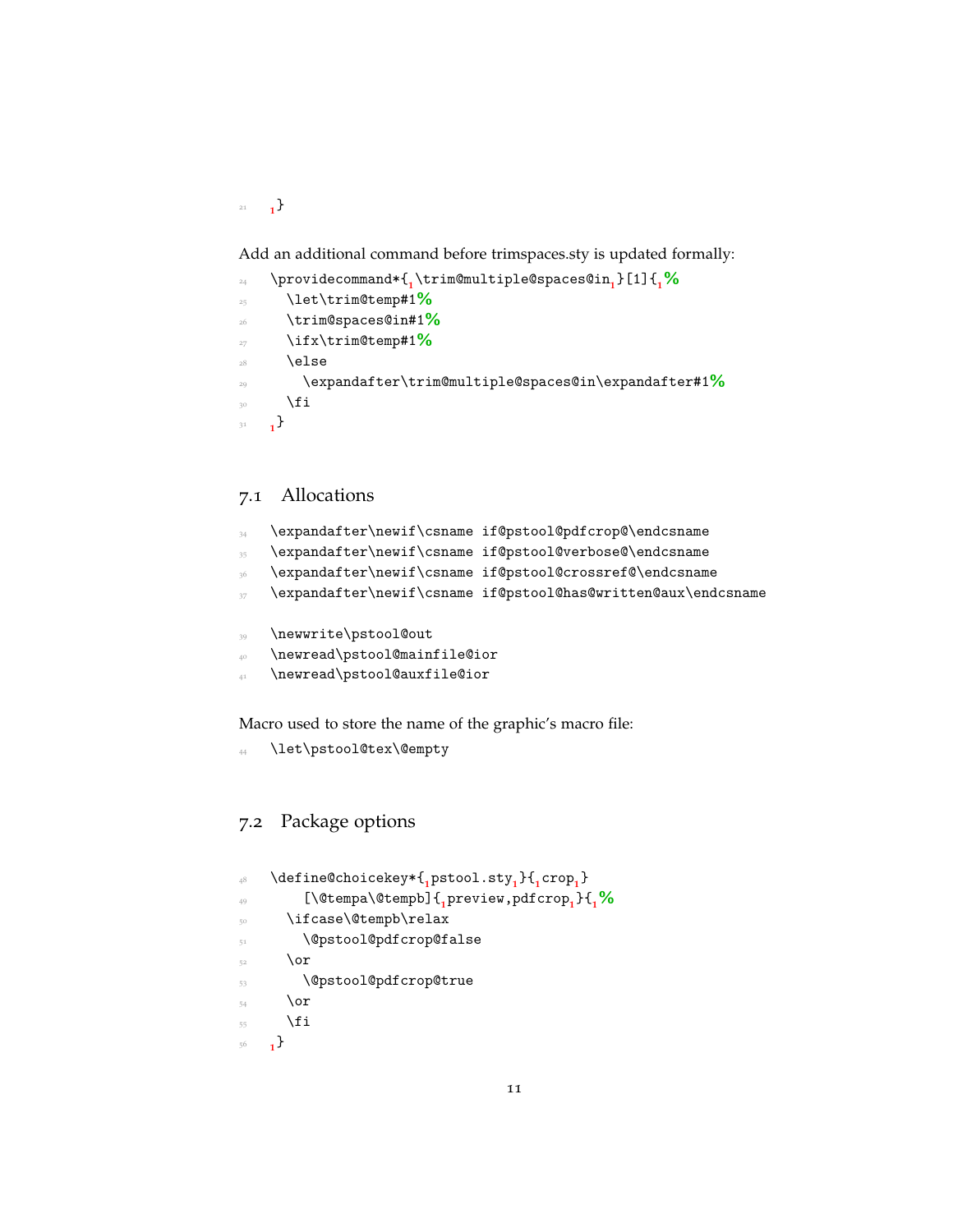```
58 \define@choicekey*{1
pstool.sty1
}{1
process1
}
59 [\@tempa\pstool@process@choice]{1
all,none,auto1
}{}
60 \ExecuteOptionsX{1
process=auto1
}
\text{62} \text{define@choice} + \text{61}63 [\@tempa\@tempb]{1
errorstop,nonstop,batch1
}{1%
64 \ifnum\@tempb=2\relax
65 \@pstool@verbose@false
66 \else
67 \@pstool@verbose@true
68 \fi
69 \edef\pstool@mode{2
\@tempa mode2
}%
70 1
}
71 \ExecuteOptionsX{1
mode=batch1
}
73 \DeclareOptionX{1
cleanup1
}{1%
74 \edef\pstool@rm@files{2
\zap@space #1 \@empty2
}%
75 \if@pstool@crossref@
      76 \@for\@ii:=\pstool@rm@files\do{2%
77 \edef\@tempa{3
\@ii3
}%
78 \def\@tempb{3
.aux3
}%
79 \ifx\@tempa\@tempb
80 \PackageWarning{3
pstool3
}{3
^^J\space\space%
81 You have requested that ".aux" files be deleted.^^J\space\space
          82 Cross-referencing within pstool graphics therefore disabled.^^J%
83 This warning occurred<sub>3</sub>}
84 \overline{\phantom{a}} \fi
85 2
      }%
86 \sqrt{fi}87 1
}
88 \ExecuteOptionsX{1
cleanup={2
.tex,.dvi,.ps,.pdf,.log2
}1
}
90 \define@choicekey*{1
pstool.sty1
}{1
crossref1
}[\@tempa\@tempb]{1
false,true1
}{1%
91 \ifcase\@tempb\relax
92 \@pstool@crossref@false
\overline{\mathbf{S}} \or
        94 \@pstool@crossref@true
\circ \or
96 \qquad \qquad \text{if i}97 1
}
98 \@onlypreamble\@pstool@crossref@true
```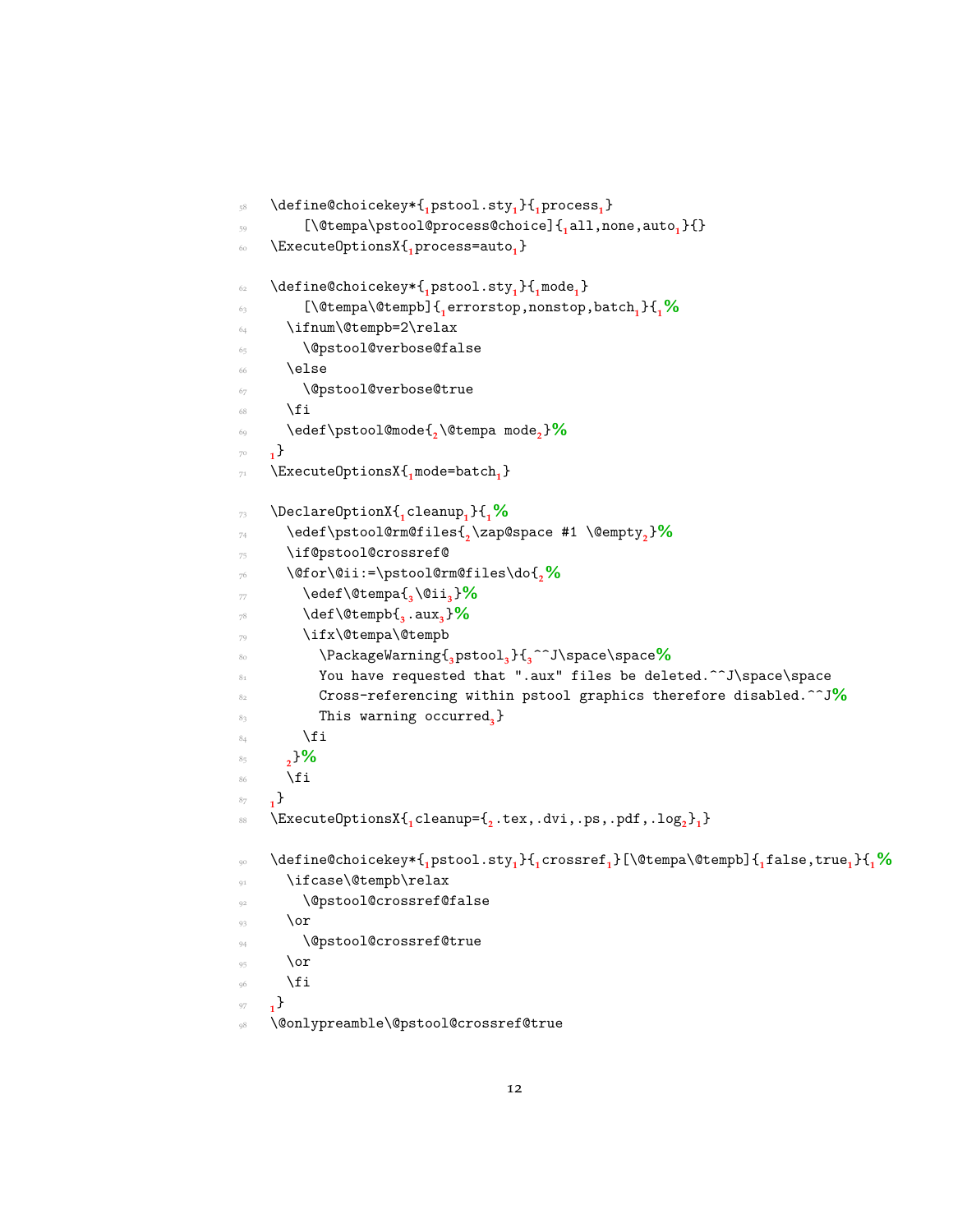```
99 \@onlypreamble\@pstool@crossref@false
100 \ExecuteOptionsX{1
crossref=true1
}
\text{1} \text{1} \text{1} \text{1} \text{1} \text{1} \text{1} \text{1} \text{1} \text{1} \text{1} \text{1} \text{1} \text{1} \text{1} \text{1} \text{1} \text{1}103 \ExecuteOptionsX{1
suffix={2
-pstool2
}1
}
```
There is an implicit \space after the bitmap options.

```
106 \define@choicekey*{1
pstool.sty1
}{1
bitmap1
}
107 [\@tempa\@tempb]{1
auto,lossless,lossy1
}{1%
108 \ifcase\@tempb
109 \let\pstool@bitmap@opts\@empty
110 \or
111 \def\pstool@bitmap@opts{2%
112 -dAutoFilterColorImages=false
113 -dAutoFilterGrayImages=false
114 -dColorImageFilter=/FlateEncode
115 -dGrayImageFilter=/FlateEncode % space
116 2
           \}117 \overline{\phantom{a}} \or
118 \def\pstool@bitmap@opts{2%
119 -dAutoFilterColorImages=false
120 -dAutoFilterGrayImages=false
121 -dColorImageFilter=/DCTEncode
122 -dGrayImageFilter=/DCTEncode % space
123 2
}
124 \fi
125 1
     \{ \}126 \ExecuteOptionsX{1
bitmap=lossless1
}
\text{128} \DeclareOptionX\{^{}_{1}latex-options^{}_{1}\}\{^{}_{1}\def\pstool@latex@opts\{^{}_{2}\#1^{}_{2}\}}
<sup>129</sup> \DeclareOptionX\{<sub>1</sub>dvips-options<sub>1</sub>\}\{<sub>1</sub>\def\pstool@dvips@opts\{<sub>2</sub>#1<sub>2</sub>\}<sub>1</sub>\}\text{130} \DeclareOptionX{\text{1}\text{ps2pdf-options}_1\text{left}( \def\pstool@pspdf@opts{\text{2}\text{#1}_2\text{left}(\text{131} \DeclareOptionX\text{\{{}_{p}}dfcrop-options\text{\{{}_{1}}\text{{}_{q}}\text{{}_{q}}\text{{}_{q}}\text{{}_{q}}\text{{}_{q}}\text{{}_{q}}\text{{}_{q}}\text{{}_{q}}\text{{}_{q}}\text{{}_{q}}\text{{}_{q}}\text{{}_{q}}\text{{}_{q}}\text{{}_{q}}\text{{}_{q}}\text{{}_{q}}\text{{}_{q}}\text{{}_{q}}\text{{}_{q}}\text{{}_{q}}\text{{}_{q}}\text{{}_{q}}\text{{}_{q}}\text{133 \ExecuteOptionsX{<sub>1</sub>
134 latex-options={},
135 dvips-options={},
136 ps2pdf-options={2
-dPDFSETTINGS=/prepress2
},
137 pdfcrop-options={}
138 1
     \,{}_{1}}
```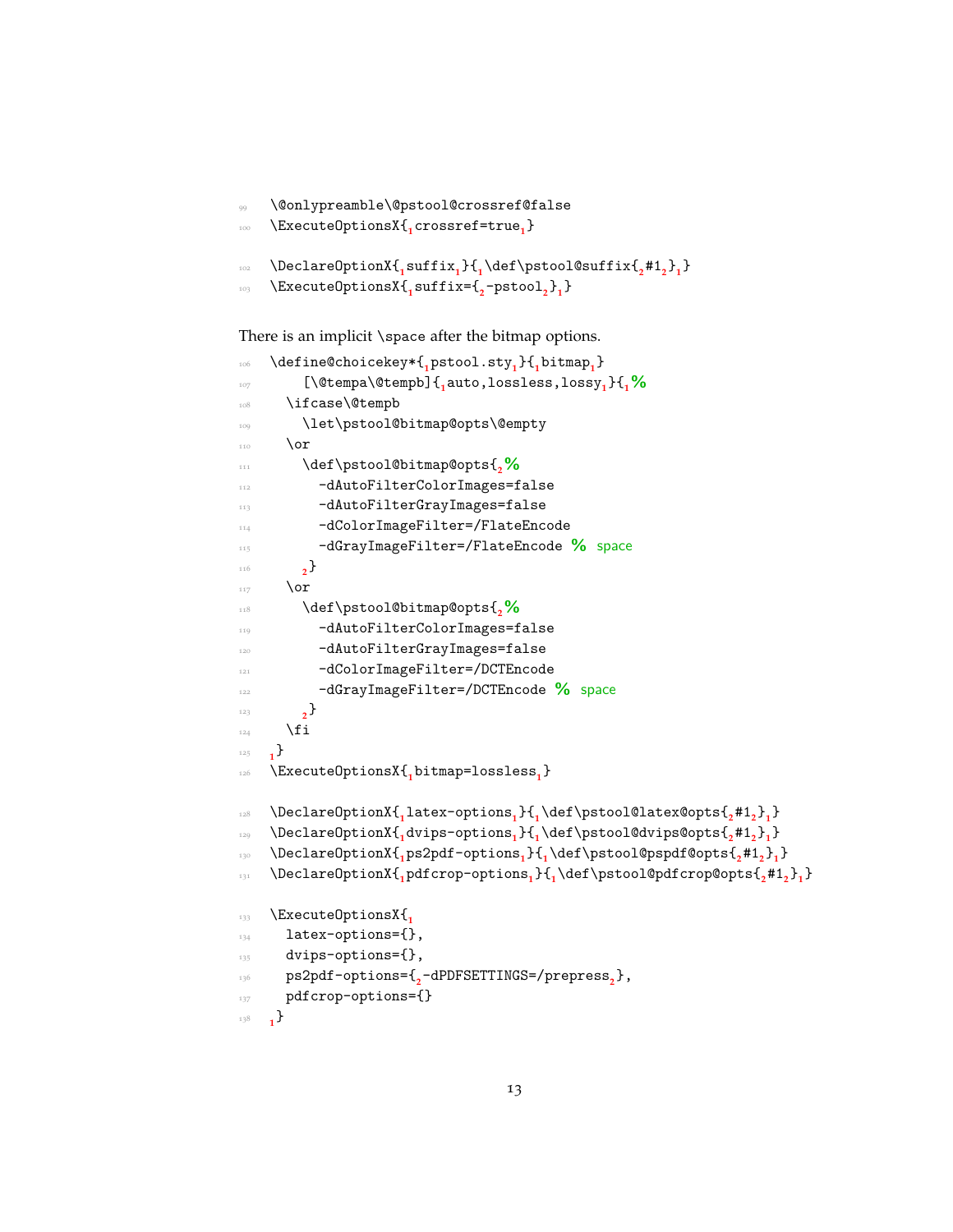```
140 \DeclareOptionX{1
macro-file1
}{1%
<sup>141</sup> \IfFileExists{<sub>2</sub>#1<sub>2</sub>}
\{2\det\psi\} and \{2\det\psi\}\frac{1}{43} \frac{1}{20}144 \let\pstool@macrofile\@empty
145 \PackageError{3
pstool3
}{3
^^J\space\space%
146 No file '#1' found for "macro-file" package option.^^J
<sup>147</sup> This warning occurred<sub>3</sub></sub>}
148 2
         _{2}149 1
    ^{1}
```
#### Default:

```
152 \IfFileExists{1
\jobname-pstool.tex1
}
153 {1
\edef\pstool@macrofile{2
\jobname-pstool.tex2
}1
}
154 {1
\let\pstool@macrofile\@empty1
}
```
#### <sup>157</sup> \ifpdf

| 158 | \ifshellescape\else                                    |
|-----|--------------------------------------------------------|
| 159 | \Execute0ptionsX{,process=none,}                       |
| 160 | \PackageWarning{,pstool,}{,^^J\space\space%            |
| 161 | Package option [process=none] activated^^J\space\space |
| 162 | because -shell-escape is not enabled. $\sim J\%$       |
| 163 | This warning occurred, }                               |
| 164 | \fi                                                    |
| 165 | \fi                                                    |
|     |                                                        |

167 \ProcessOptionsX

A command to set pstool options after the package is loaded.

```
170 \newcommand\pstoolsetup{1%
171 \setkeys{2
pstool.sty2
}%
172 1
    _{1}}
```
## <span id="page-13-0"></span>8 Macros

Used to echo information to the console output. Can't use \typeout because it's asynchronous with any \immediate\write18 processes (for some reason).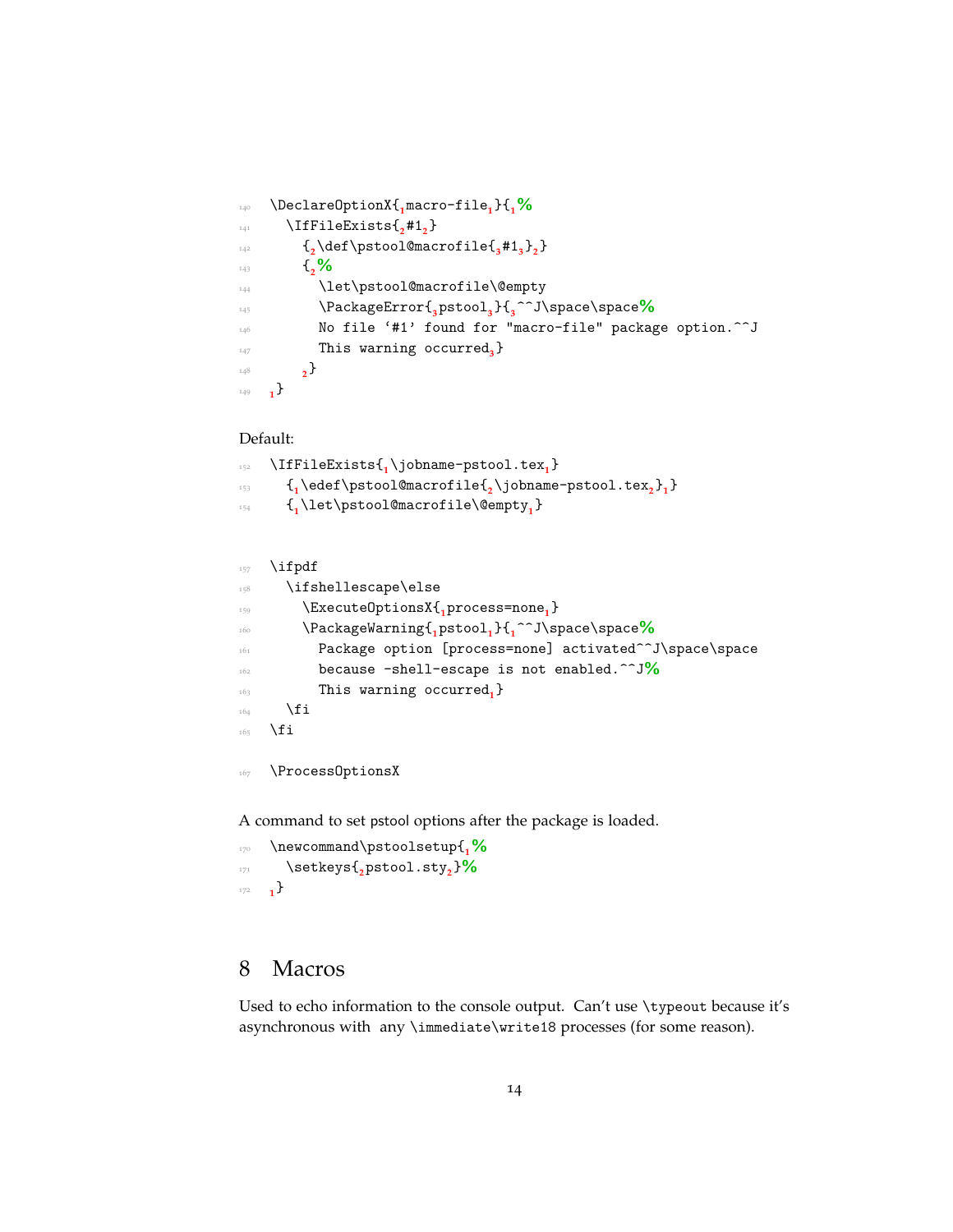```
178 \def\pstool@echo#1{1%
179 \if@pstool@verbose@
180 \pstool@echo@verbose{2
#12
}%
181 \fi
182 1
    \left\{\right\}184 \def\pstool@echo@verbose#1{1%
185 \ShellEscape{2
echo "#1"2
}%
186 1
    ^{1}
```
<sup>188</sup> \let\pstool@includegraphics\includegraphics

Command line abstractions between platforms:

```
<sup>191</sup> \edef\pstool@cmdsep\{<sub>1</sub>\ifwindows\string&\else\string;\fi\space<sub>1</sub>}
```
- <sup>192</sup> \edef\pstool@rm@cmd{**<sup>1</sup>** \ifwindows del \else rm \fi**<sup>1</sup>** }
- <sup>193</sup> \edef\pstool@cp@cmd{**<sup>1</sup>** \ifwindows copy \else cp \fi**<sup>1</sup>** }

```
Delete a file if it exists:
#1: path
#2: filename
198 \newcommand\pstool@rm[2]{1%
199 \IfFileExists{2
#1#22
}{2%
200 \ShellEscape{3%
201 cd "#1"\pstool@cmdsep\pstool@rm@cmd "#2"
202 3
}%
203 2
     }{}%
204 1
    ^{1}Copy a file if it exists:
#1: path
#2: filename
#3: new filename
210 \newcommand\pstool@cp[3]{1%
211 \IfFileExists{2
#1#22
}{2%
212 \ShellEscape{3%
213 cd "#1"\pstool@cmdsep\pstool@cp@cmd "#2" "#3"
214 3
        }%
215 2
}{}%
   \}
```
<sup>216</sup> **<sup>1</sup>**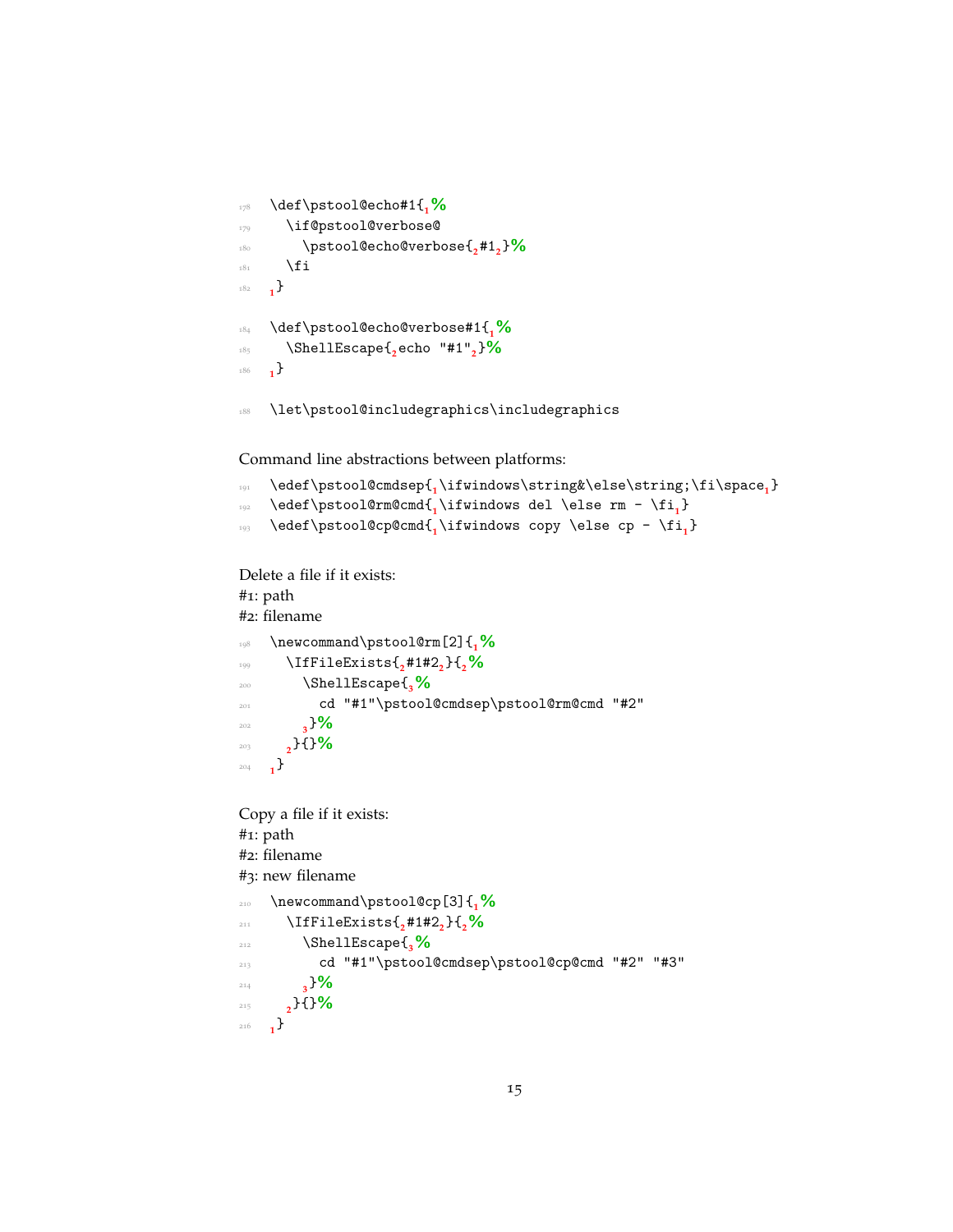Generic function to execute a command on the shell and pass its exit status back into LATEX. Any number of \pstool@exe statements can be made consecutively followed by \pstool@endprocess, which also takes an argument. If *any* of the shell calls failed, then the execution immediately skips to the end and expands \pstool@error instead of the argument to \pstool@endprocess.

#1: 'name' of process #2: relative path where to execute the command #3: the command itself

```
222 \newcommand\pstool@exe[3]{1%
223 \pstool@echo{2
^^J=== pstool: #1 ===2
}%
224 \pstool@shellexecute{2
#22
}{2
#32
}%
225 \pstool@retrievestatus{2
#22
}%
226 \ifnum\pstool@status > \z@
227 \PackageWarning{2
pstool2
}{2%
228 Execution failed during process:^^J\space\space
229 #3^^JThis warning occurred%
230 2
       }%
231 \expandafter\pstool@abort
232 \qquad \text{if}233 1
}
```
Edit this definition to print something else when graphic processing fails.

```
236 \def\pstool@error{1%
237 \fbox{2%
238 \parbox{3
0.8\linewidth3
}{3%
239 \color{4
red4
}\centering\ttfamily\scshape\small
240 An error occured processing graphic:\\
241 \upshape'%
242 \detokenize\expandafter{4
\pstool@path4
}%
243 \detokenize\expandafter{4
\pstool@filestub4
}.eps%
\sum_{244} '\\bigskip
245 \tiny
246 Check the log file for compilation errors:\\
\frac{1}{247} \frac{1}{247}248 \detokenize\expandafter{4
\pstool@path4
}%
249 \detokenize\expandafter{4
\pstool@filestub4
}-pstool.log%
\sum_{250} '\\
251 3
       }%
252 2
}%
253 1
   ^{1}
```
\def\pstool@abort#1\pstool@endprocess{**<sup>1</sup>** \pstool@error\@gobble**<sup>1</sup>** }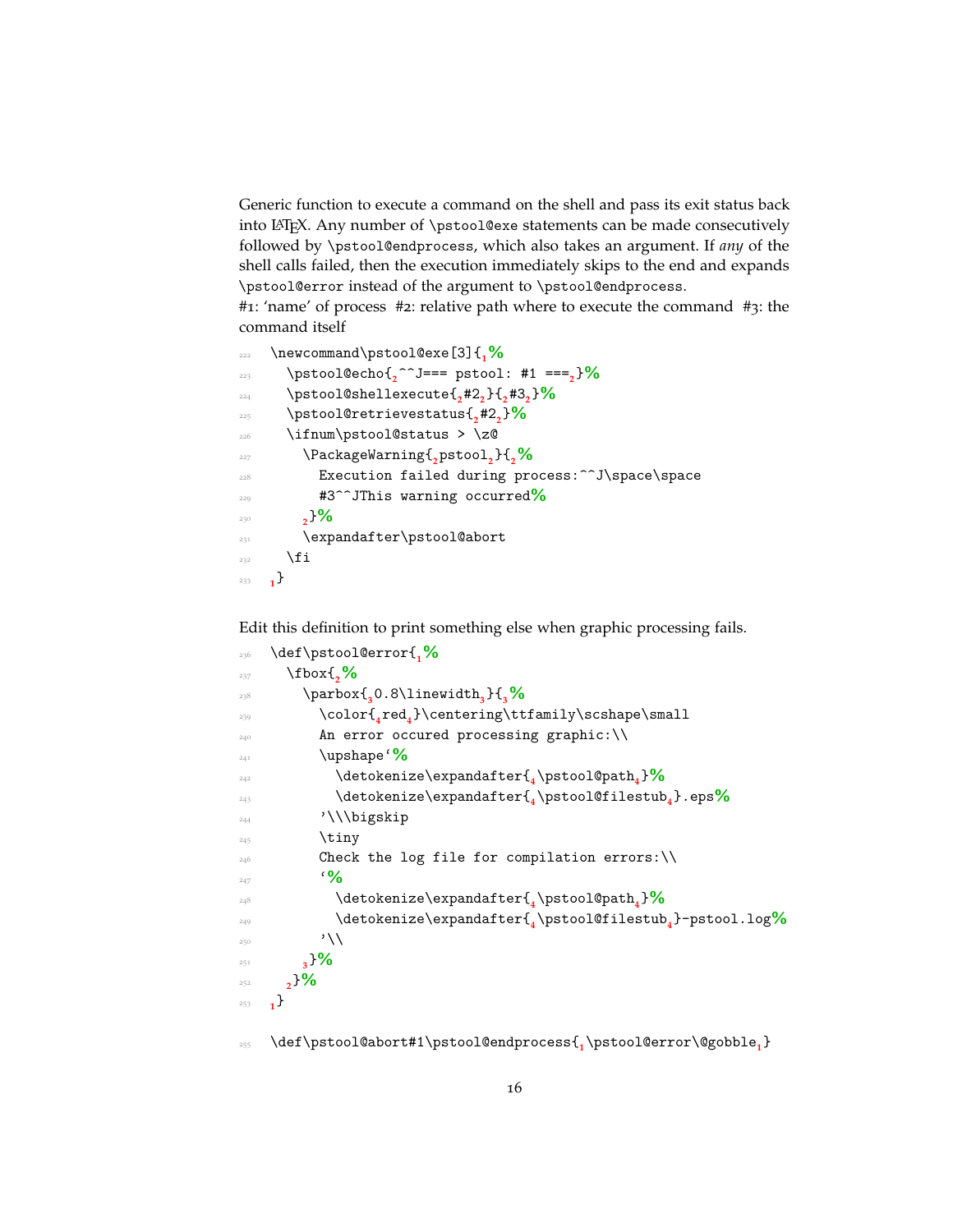\let\pstool@endprocess\@firstofone

It is necessary while executing commands on the shell to write the exit status to a temporary file to test for failures in processing. (If all versions of pdflatex supported input pipes, things might be different.)

| 259 | \def\pstool@shellexecute#1#2{ <sub>1</sub> %          |
|-----|-------------------------------------------------------|
| 260 | \ShellEscape{,%                                       |
| 261 | cd "#1" \pstool@cmdsep                                |
| 262 | #2 \pstool@cmdsep                                     |
| 263 | \ifwindows                                            |
| 264 | call echo                                             |
| 265 | \string^\@percentchar ERRORLEVEL\string^\@percentchar |
| 266 | \else                                                 |
| 267 | echo \detokenize $\{3$ ?                              |
| 268 | \fi                                                   |
| 269 | > \pstool@statusfile, $\frac{9}{6}$                   |
|     |                                                       |

That's the execution; now we need to flush the write buffer to the status file. This ensures the file is written to disk properly (allowing it to be read by \CatchFileEdef). Not necessary on Windows, whose file writing is evidently more crude/immediate.

```
_{271} \ifwindows\else
272 \ShellEscape{2%
273 touch #1\pstool@statusfile2
}%
_{274} \fi
275 1
    \mathbf{1}276 \def\pstool@statusfile{1
pstool-statusfile.txt1
}
```
Read the exit status from the temporary file and delete it. #1 is the path Status is recorded in \pstool@status.

```
281 \def\pstool@retrievestatus#1{1%
282 \CatchFileEdef{2
\pstool@status2
}{2
#1\pstool@statusfile2
}{}%
283 \pstool@rm{2
#12
}{2
\pstool@statusfile2
}%
284 \ifx\pstool@status\pstool@statusfail
285 \PackageWarning{2
pstool2
}{2%
286 Status of process unable to be determined:^^J #1^^J%
287 Trying to proceed... 2
}%
288 \def\pstool@status{2
02
}%
289 \fi
290 1
    \{ \}\text{} \text{def\phi} \text{def}\phi \text{def}\phi and \text{def}\phi \text{def}\phi and \text{def}\phi
```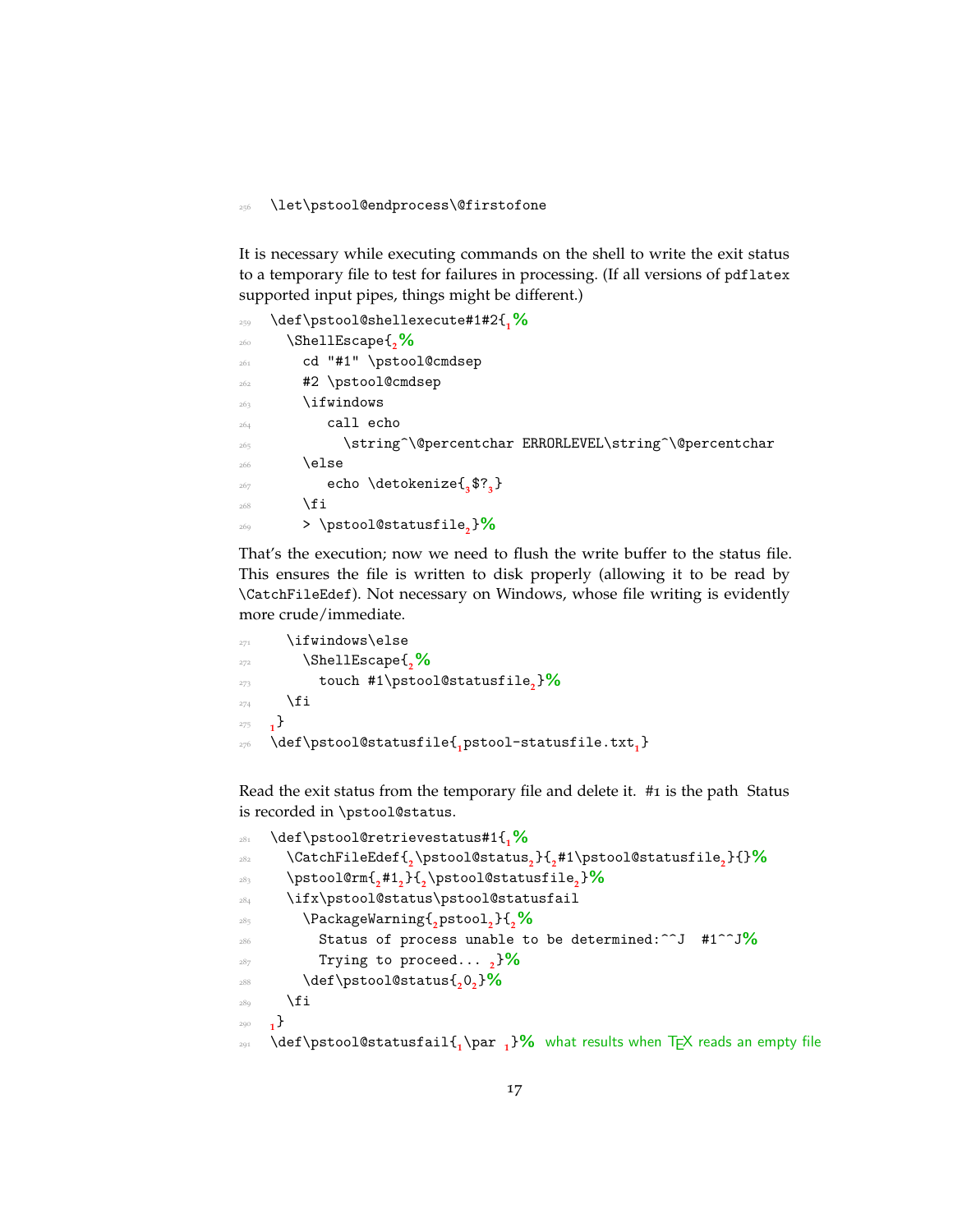Grab filename and filepath. Always need a relative path to a filename even if it's in the same directory.

```
294 \def\pstool@getpaths#1{1%
295 \filename@parse{2
#12
}%
296 \ifx\filename@area\@empty
297 \def\pstool@path{2
./2
}%
_{298} \else
299 \let\pstool@path\filename@area
     \chii
301 \let\pstool@filestub\filename@base
302 1
}
```
The filename of the figure stripped of its path, if any: (analogous to standard \jobname)

\def\pstool@jobname{**<sup>1</sup>** \pstool@filestub\pstool@suffix**<sup>1</sup>** }

## <span id="page-17-0"></span>Command parsing

User input is \pstool (with optional \* or ! suffix) which turns into one of the following three macros depending on the mode.

```
312 \newcommand\pstool@alwaysprocess[3][]{1%
313 \pstool@getpaths{2
#22
}%
314 \pstool@process{2
#12
}{2
#32
}%
315 1
}
317 \ifpdf
318 \newcommand\pstool@neverprocess[3][]{1%
319 \pstool@includegraphics{2
#22
}%
320 1
}
321 \else
322 \newcommand\pstool@neverprocess[3][]{1%
323 \begingroup
324 \setkeys*{2
pstool.sty2
}{2
#12
}%
43\%326 \expandafter\pstool@includegraphics\expandafter[\XKV@rm]{2
#22
}%
327 \endgroup
328 1
     _{1}}
```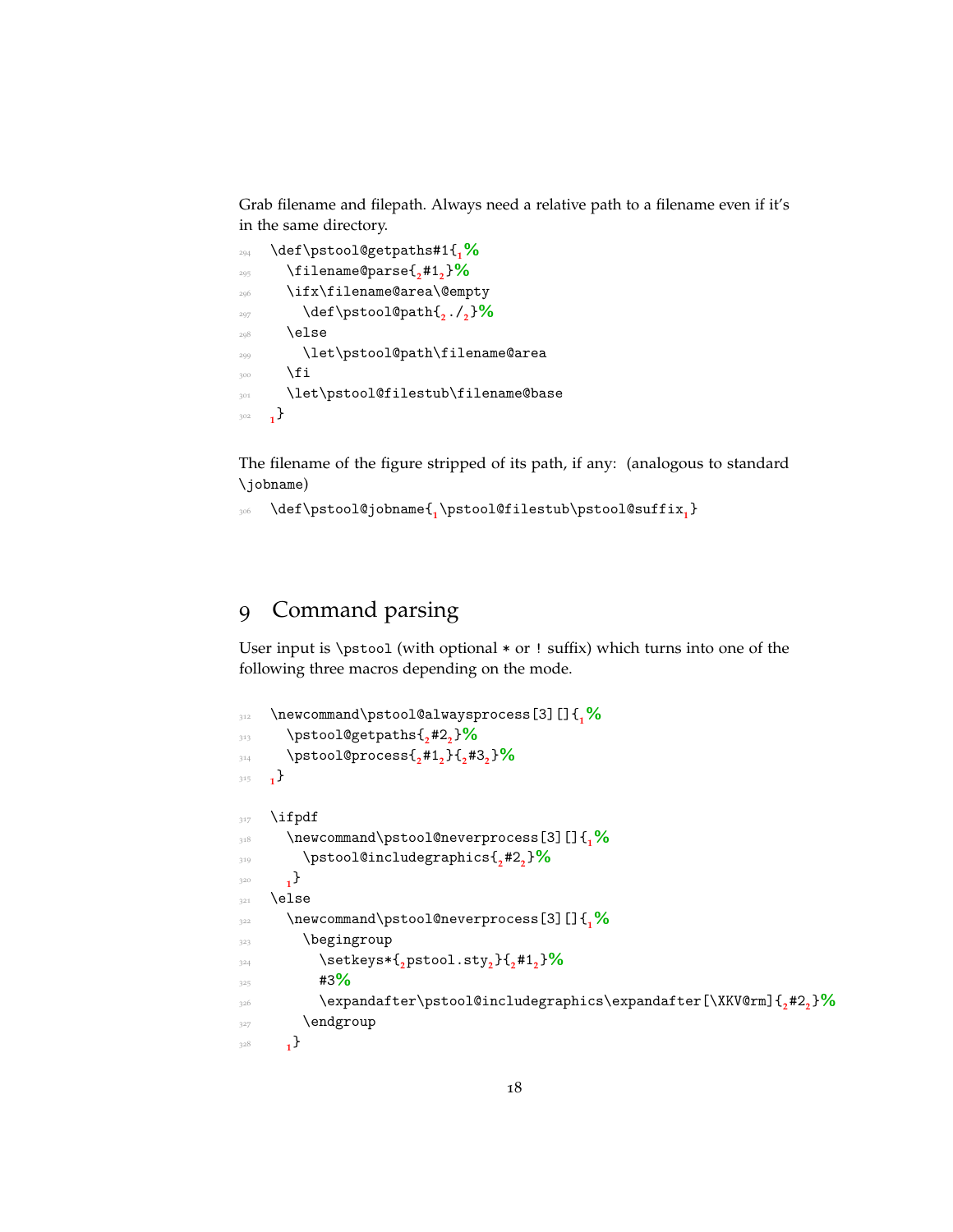$329$  \fi

```
Process the figure when:
– the PDF file doesn't exist, or
– the EPS is newer than the PDF, or
– the TeX file is new than the PDF.
335 \ExplSyntaxOn
336 \newcommand\pstool@maybeprocess[3][]
337 {<sub>1</sub>
\text{Nptool}_\text{1} should_process:nTF \{2\#2\}339 {2
\pstool@process{3
#13
}{3
#33
} 2
}
340 {2
\pstool@includegraphics{3
#23
} 2
}
341 1
     ^{1}\text{343} \prg_set_conditional:Nnn \pstool_if_should_process:n {<sub>1</sub>TF<sub>1</sub>}
\frac{344}{1} \frac{1}{1}345 \pstool@getpaths{2
#12
}
347 \file_if_exist:nF {2
#1.pdf 2
}
348 {2
\use_i_delimit_by_q_stop:nw \prg_return_true: 2
}
350 \filemodCmp {2
\pstool@path\pstool@filestub.eps2
}
\{<sub>2</sub>
                      \pstool@path\pstool@filestub.pdf<sub>2</sub>}
\{<sub>2</sub> \}<sup>352</sup>
                       \use_i_delimit_by_q_stop:nw \prg_return_true: 2
} {}
354 \exp_args:Nx \clist_map_inline:nn {2
\pstool@macrofile , \pstool@tex 2
}
<sup>355</sup> 86 empty entries are ignored in clist mappings, so no need to filter here
356 {2
357 \filemodCmp {3
##13
} {3
\pstool@path\pstool@filestub.pdf3
}
358 \{3\}359 \clist_map_break:n {4
\use_i_delimit_by_q_stop:nw \prg_return_true: 4
}
360 3
          \}361 {}
362 2
}
364 \filemodCmp {2
\pstool@path\pstool@filestub.tex2
}
3^{65} {2
                      \pstool@path\pstool@filestub.pdf<sub>2</sub>}
3^{66} {2
                       \use_i_delimit_by_q_stop:nw \prg_return_true: 2
} {}
368 \use_i_delimit_by_q_stop:nw \prg_return_false:
369 \q_stop
```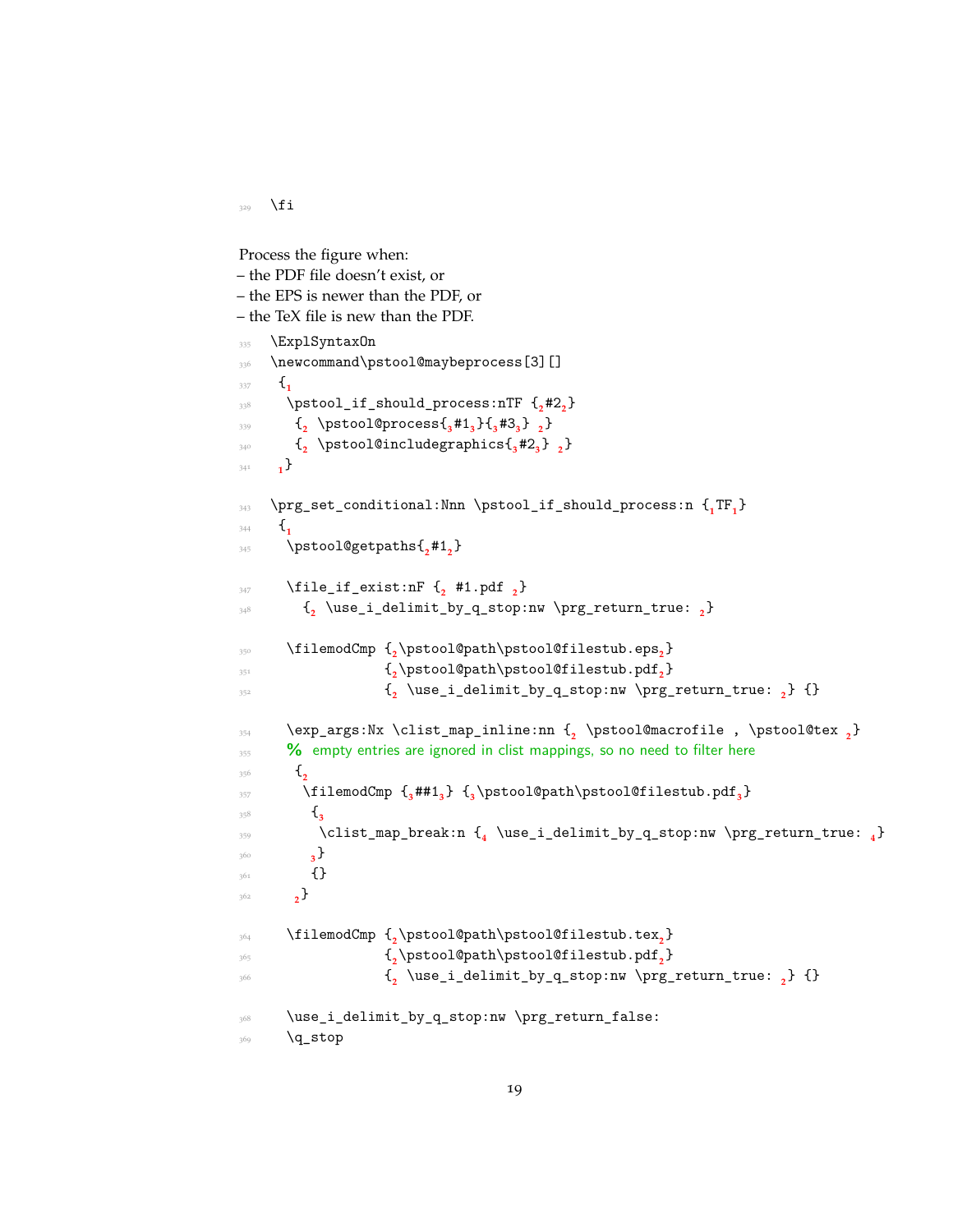```
370 1
371 \ExplSyntaxOff
```
## <span id="page-19-0"></span>User commands

Finally, define \pstool as appropriate for the mode: (all, none, auto, respectively)

```
375 \ifpdf
376 \newcommand\pstool{1%
377 \ifcase\pstool@process@choice\relax
378 \expandafter \pstool@alwaysprocess \or
379 \expandafter \pstool@neverprocess \or
380 \expandafter \pstool@maybeprocess
\mathcal{A}_{381} \fi
382 1
     ^{1}383 \WithSuffix\def\pstool!{1%
384 \ifcase\pstool@process@choice\relax
385 \expandafter \pstool@alwaysprocess \or
386 \expandafter \pstool@neverprocess \or
387 \expandafter \pstool@neverprocess
388 \fi
389 1
     ^{1}390 \WithSuffix\def\pstool*{1%
391 \ifcase\pstool@process@choice\relax
392 \expandafter \pstool@alwaysprocess \or
393 \expandafter \pstool@neverprocess \or
394 \expandafter \pstool@alwaysprocess
\frac{1}{395} \fi
396 1
     \begin{bmatrix} 1 \end{bmatrix}397 \else
398 \let\pstool\pstool@neverprocess
399 \WithSuffix\def\pstool!{1
\pstool@neverprocess1
}
400 \WithSuffix\def\pstool*{1
\pstool@neverprocess1
}
401 \fi
```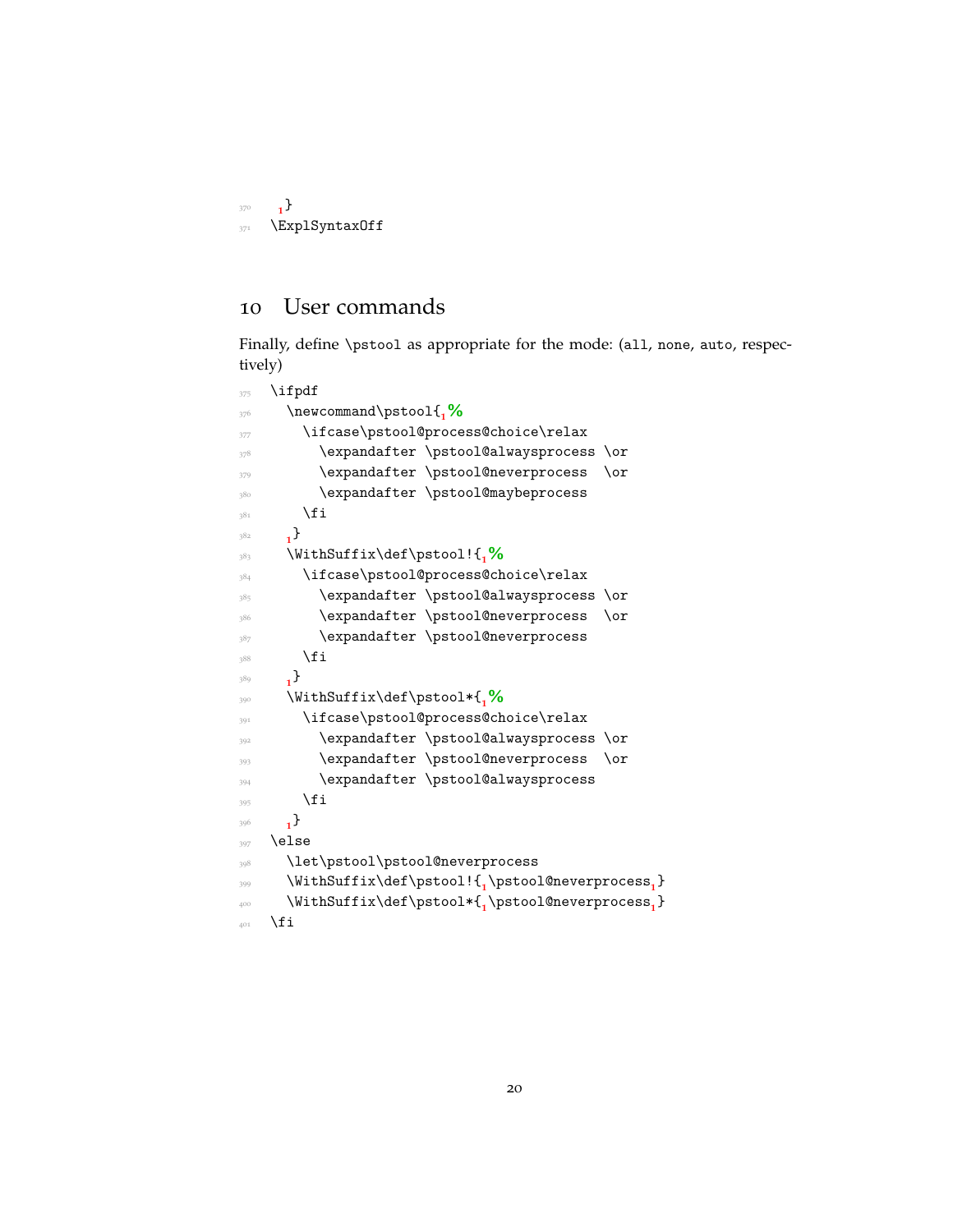## <span id="page-20-0"></span>11 The figure processing

And this is the main macro.

| 406 | \newcommand\pstool@process[2]{ <sub>1</sub> %                       |
|-----|---------------------------------------------------------------------|
| 407 | \begingroup                                                         |
| 408 | $\setminus$ setkeys*{,pstool.sty,}{,#1,}%                           |
| 409 | \pstool@echo@verbose{,%                                             |
| 410 | ^^J^^J === pstool: begin processing === $\frac{1}{2}$ }%            |
| 411 | \pstool@write@processfile{,#1,}                                     |
| 412 | $\{\, \cdot \}$ \pstool@path\pstool@filestub, } $\{ \, , \#2, \}$ % |
| 413 | \pstool@exe{,auxiliary process: \pstool@filestub\space,}            |
| 414 | $\{1, 1, 1\}$ , latex                                               |
| 415 | -shell-escape                                                       |
| 416 | -output-format=dvi                                                  |
| 417 | -output-directory="\pstool@path"                                    |
| 418 | -interaction=\pstool@mode\space                                     |
| 419 | \pstool@latex@opts\space                                            |
| 420 | "\pstool@jobname.tex",}%                                            |

Execute dvips in quiet mode if latex is not run in (non/error)stop mode:

| 422 | \pstool@exe{,dvips,}{,\pstool@path,}{,%                     |
|-----|-------------------------------------------------------------|
| 423 | dvips \if@pstool@verbose@\else -q \fi -Ppdf                 |
| 424 | $\beta$ . \pstool@dvips@opts\space "\pstool@jobname.dvi",}\ |

Pre-process ps2pdf options for Windows (sigh):

<sup>426</sup> \pstool@pspdf@opts@preprocess \pstool@bitmap@opts

<sup>427</sup> \pstool@pspdf@opts@preprocess \pstool@pspdf@opts

Generate the PDF:

| 429 | \if@pstool@pdfcrop@                                                                           |  |
|-----|-----------------------------------------------------------------------------------------------|--|
| 430 | \pstool@exe{,ps2pdf,}{,\pstool@path,}{,%                                                      |  |
| 431 | ps2pdf \pstool@bitmap@opts \pstool@pspdf@opts \space                                          |  |
| 432 | "\pstool@jobname.ps" "\pstool@jobname.pdf", $\frac{9}{6}$                                     |  |
| 433 | $\pi\$                                                                                        |  |
| 434 | pdfcrop \pstool@pdfcrop@opts\space                                                            |  |
| 435 | "\pstool@jobname.pdf" "\pstool@filestub.pdf", $\frac{9}{6}$                                   |  |
| 436 | \else                                                                                         |  |
| 437 | \pstool@exe{ <sub>2</sub> ps2pdf <sub>2</sub> }{ <sub>2</sub> \pstool@path <sub>2</sub> }{2}% |  |
| 438 | ps2pdf \pstool@bitmap@opts \pstool@pspdf@opts \space                                          |  |
| 439 | "\pstool@jobname.ps" "\pstool@filestub.pdf", $\frac{9}{6}$                                    |  |
| 440 | \fi                                                                                           |  |
|     |                                                                                               |  |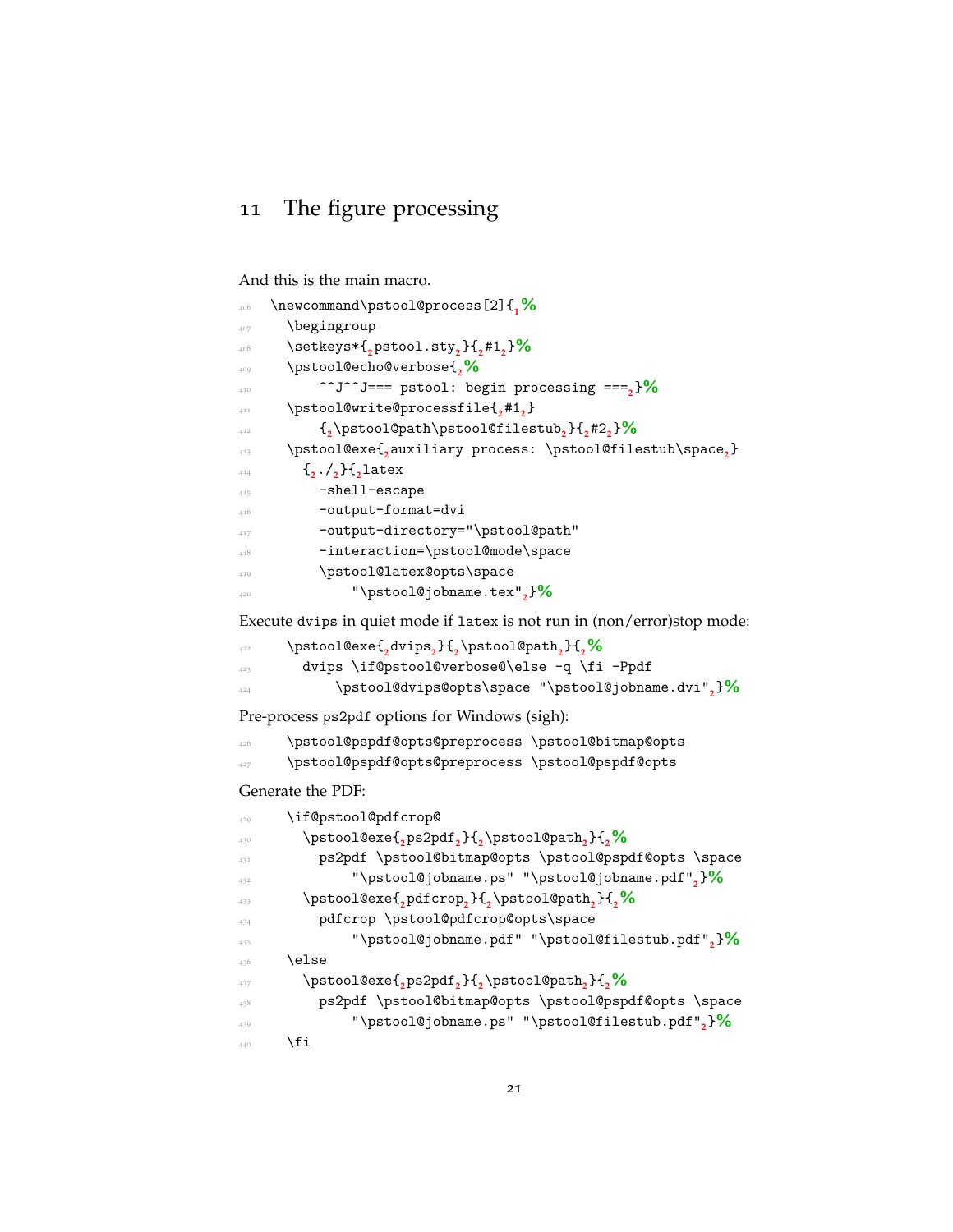Finish up: (implies success!)

```
442 \pstool@endprocess{2%
443 \pstool@includegraphics{3
\pstool@path\pstool@filestub3
}%
```
Emulate \include (sort of) and have the main document load the auxiliary aux file, in a manner of speaking:

```
445 \if@pstool@crossref@
446 \pstool@write@aux
\overline{f} \overline{f} \overline{f}448 \pstool@cleanup
449 2
      }%
450 \pstool@echo@verbose{2
^^J=== pstool: end processing ===^^J2
}%
451 \endgroup
452 1
}
454 \newcommand\pstool@write@aux{1%
455 \endlinechar=-1\relax
456 \Ctempswatrue
457 \@pstool@has@written@auxfalse
458 \in@false
459 \openin \pstool@auxfile@ior "\pstool@path\pstool@jobname.aux"\relax
460 \@whilesw \if@tempswa \fi {2%
461 \readline \pstool@auxfile@ior to \@tempa
462 \ifeof \pstool@auxfile@ior
^{463} \qquad \qquad \text{Ctempswafalse}464 \else
\text{4}466 \ifx\@tempa\@tempb
467 \qquad \qquad \qquad \qquad \qquad \qquad \qquad \qquad \qquad \qquad \qquad \qquad \qquad \qquad \qquad \qquad \qquad \qquad \qquad \qquad \qquad \qquad \qquad \qquad \qquad \qquad \qquad \qquad \qquad \qquad \qquad \qquad \qquad \qquad \qquad \qquad \qquad \qquad \qquad \qquad \qquad468 \else
469 \if@pstool@has@written@aux
470 \immediate\write\@mainaux{3
\unexpanded\expandafter{4
\@tempa4
}3
}%
471 \qquad \qquad \text{if i}\text{4}473 \ifx\@tempa\@tempb
474 \@pstool@has@written@auxtrue
475 \overline{\phantom{a}}476 \qquad \qquad \text{if i}477 \fi
478 2
      }%
479 \closein \pstool@auxfile@ior
480 1
    _{1}}
```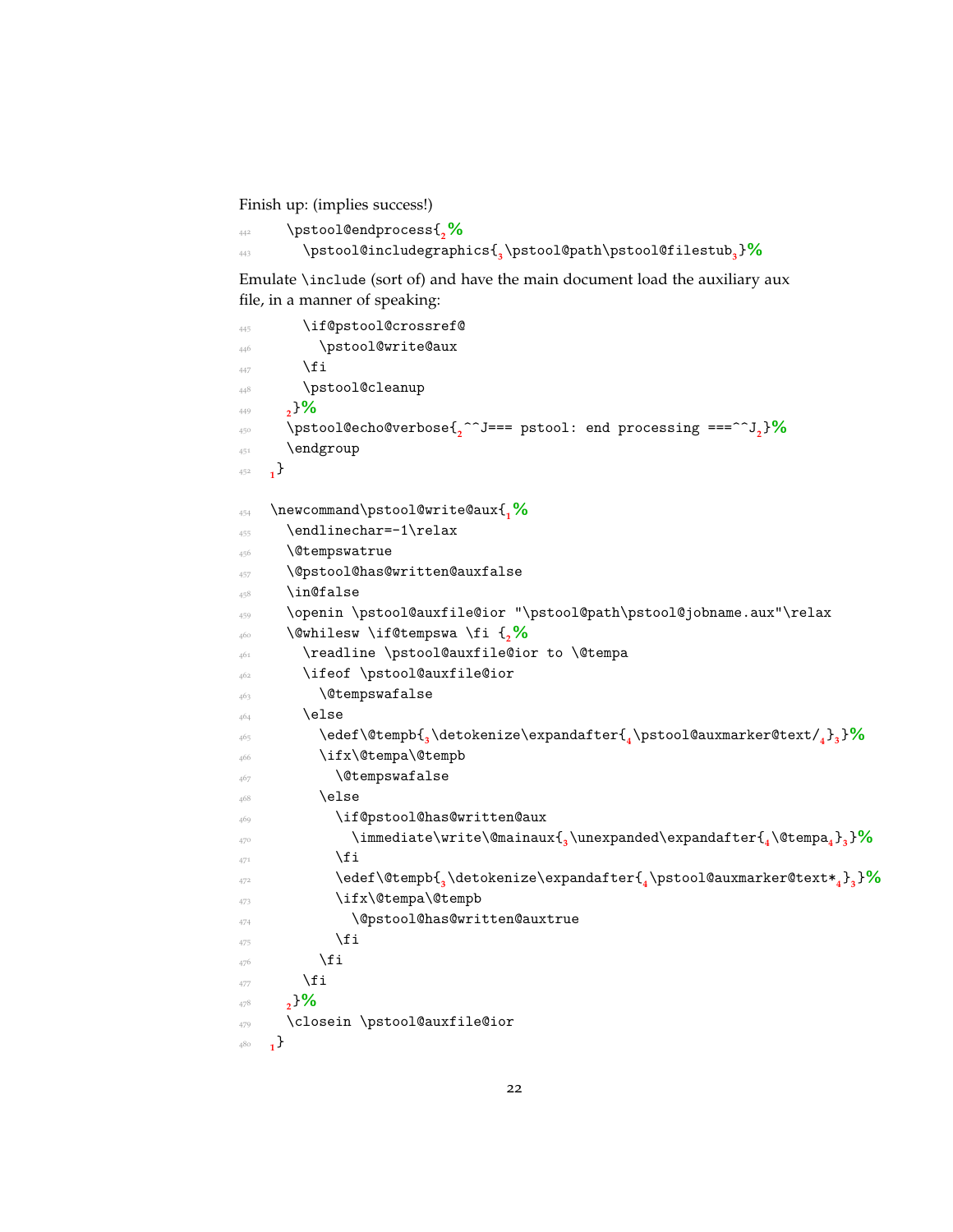```
482 \ExplSyntaxOn
483 \cs_new:Npn \pstool@pspdf@opts@preprocess #1
484 {1
485 \ifwindows
\text{key\_args: NNnx } \tl_1\text{-replace\_all: Nnn } #1 \ \{_2 = _2\} \ \{_2 \ \text{cs\_to\_str: N } \# \ \{_2\}487 \fi
488 1
      ^{1}489 \ExplSyntaxOff
```
For what's coming next.

```
_{492} \edef\@begindocument@str\{<sub>1</sub>\detokenize\expandafter\{<sub>2</sub>\string\begin\{<sub>3</sub> document_3\}<sub>2</sub>\}<sub>1</sub>\}
```

```
493 \edef\@endpreamble@str{1
\string\EndPreamble1
}
```

```
494 \def\in@first#1#2{1
\in@{2
NEVEROCCUR!#12
}{2
NEVEROCCUR!#22
}1
}
```
We need to cache the aux file, since it is cleared for writing after \begindocument.

```
\ifpdf
498 \pstool@rm{}{1
\jobname.oldaux1
}
499 \pstool@cp{}{1
\jobname.aux1
}{1
\jobname.oldaux1
}
500 \AtEndDocument{1
\pstool@rm{}{2
\jobname.oldaux2
}1
}
   \chii
503 \edef\pstool@auxmarker#1{1
\string\@percentchar\space <#1PSTOOLLABELS>1
}
```
<sup>504</sup> \edef\pstool@auxmarker@text#1{**<sup>1</sup>** \@percentchar <#1PSTOOLLABELS>**<sup>1</sup>** }

The file that is written for processing is set up to read the preamble of the original document and set the graphic on an empty page (cropping to size is done either here with preview or later with pdfcrop).

```
507 \def\pstool@write@processfile#1#2#3{1%
```

```
\immediate\openout\pstool@out #2\pstool@suffix.tex\relax
```
Put down a label so we can pass through the current page number:

```
510 \if@pstool@crossref@
```

```
511 \edef\pstool@label{2
pstool-\pstool@path\pstool@filestub2
}%
```

```
512 \protected@write\@auxout{}%
```

```
\{2\text{newlabel}\{\text{newlabel}\{3}\{3\}
```
And copy the main file's bbl file too: (necessary only for biblatex but do it always)

<sup>515</sup> \pstool@rm{**<sup>2</sup>** \pstool@path**<sup>2</sup>** }{**<sup>2</sup>** \pstool@jobname.bbl**<sup>2</sup>** }**%**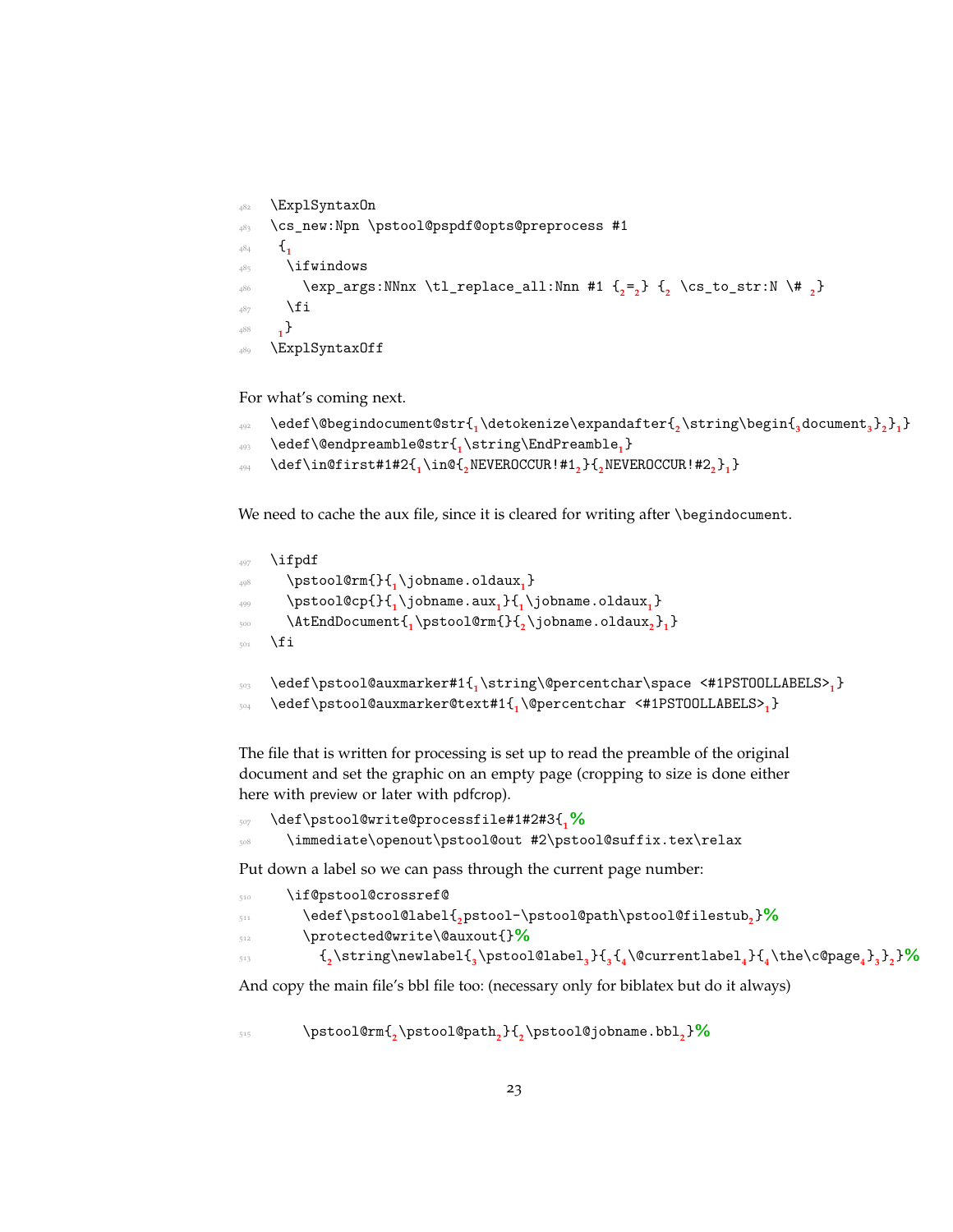\pstool@cp{}{**<sup>2</sup>** \jobname.bbl**<sup>2</sup>** }{**<sup>2</sup>** \pstool@path\pstool@jobname.bbl**<sup>2</sup>** }**%** \fi

Scan the main document line by line; print preamble into auxiliary file until the document begins or \EndPreamble is found:

```
519 \endlinechar=-1\relax
520 \def\@tempa{2
\pdfoutput=0\relax2
}%
521 \in@false
522 \openin\pstool@mainfile@ior "\jobname"\relax
523 \@whilesw \unless\ifin@ \fi {2%
524 \immediate\write\pstool@out{3
\unexpanded\expandafter{4
\@tempa4
}3
}%
525 \readline\pstool@mainfile@ior to\@tempa
526 \let\@tempc\@tempa
527 \trim@multiple@spaces@in\@tempa
528 \expandafter\expandafter\expandafter\in@first
529 \expandafter\expandafter\expandafter{3%
530 \expandafter\@begindocument@str
531 \expandafter3
}%
532 \expandafter{3
\@tempa3
}%
533 \unless\ifin@
534 \expandafter\expandafter\expandafter\in@first
535 \expandafter\expandafter\expandafter{3%
536 \expandafter\@endpreamble@str
537 \expandafter3
}%
538 \expandafter{3
\@tempa3
}%
\int fi
540 2
     }%
541 \closein\pstool@mainfile@ior
Now the preamble of the process file:
```

| 543 | \immediate\write\pstool@out{,%                                                  |  |
|-----|---------------------------------------------------------------------------------|--|
| 544 | \if@pstool@pdfcrop@\else                                                        |  |
| 545 | \noexpand\usepackage[active,tightpage]{ <sub>a</sub> preview <sub>a</sub> }^^J% |  |
| 546 | \fi                                                                             |  |
| 547 | \unexpanded{ <sub>2</sub> %                                                     |  |
| 548 | \pagestyle{_empty_}^^J^^J% remove the page number                               |  |
| 549 | ,3%                                                                             |  |
| 550 | \noexpand\makeatletter^^J <mark>%</mark>                                        |  |

Sort out the page numbering here. Force the pagestyle locally to output an integer so it can be written to the external file inside a \setcounter command.

| 553 | \if@pstool@crossref@ |                                                              |
|-----|----------------------|--------------------------------------------------------------|
| 554 |                      | \expandafter\ifx\csname r@\pstool@label\endcsname\relax\else |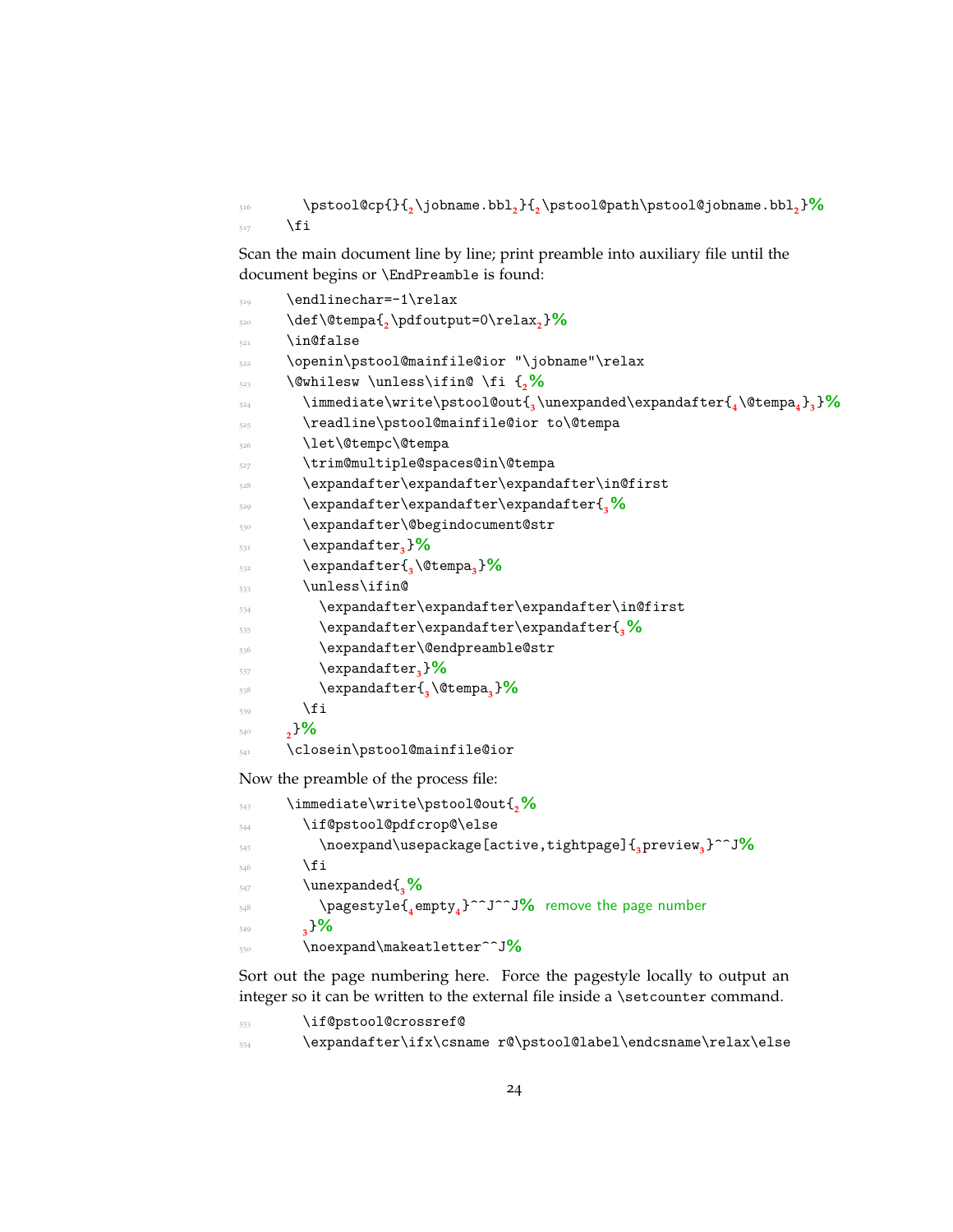```
555 \def\noexpand\thepage{3
\unexpanded\expandafter{4
\thepage4
}3
}^^J%
556 \noexpand\setcounter{3
page3
}{3%
557 \expandafter\expandafter\expandafter
558 \@secondoftwo\csname r@\pstool@label\endcsname
559 3
         _{3}}^^J%
560 \quad \text{if}561 \fi
```
And the document body to place the graphic on a page of its own:

```
563 \if@pstool@crossref@
564 \noexpand\@input{3
\jobname.oldaux3
}^^J%
565 \fi
566 \noexpand\makeatother^^J^^J%
567 \noexpand\begin{3
document3
}^^J%
568 \if@pstool@crossref@
569 \noexpand\makeatletter^^J%
570 \unexpanded{3
\immediate\write\@mainaux3
}{3
\pstool@auxmarker*3
}^^J%
571 \noexpand\makeatother^^J^^J%
572 \qquad \qquad \text{ifi}573 \unexpanded{3%
574 \centering\null\vfill^^J%
575 3
       }%
576 ^^J%
577 \if@pstool@pdfcrop@\else
578 \noexpand\begin{3
preview3
}^^J%
579 \quad \text{if} \quad580 \unexpanded{<sub>3</sub>#3^^J<sub>3</sub>}
581 \noexpand\includegraphics
582 [\unexpanded\expandafter{3
\XKV@rm3
}]
5^{83} \{<sub>3</sub>
             \pstool@filestub3
}^^J%
584 \if@pstool@pdfcrop@\else
585 \noexpand\end{3
preview3
}^^J%
586 \fi
587 ^^J%
588 \if@pstool@crossref@
\frac{3}{3} \v{111^\circ J^\circ J\m{a} \sim d and \frac{3}{3} \v{111^\circ}590 \unexpanded{3
\makeatother^^J3
}^^J%
\int_{591} \fi
592 \unexpanded{3
\end{4
document4
}3
}^^J%
593 2
     }%
594 \immediate\closeout\pstool@out
595 1
   \}
```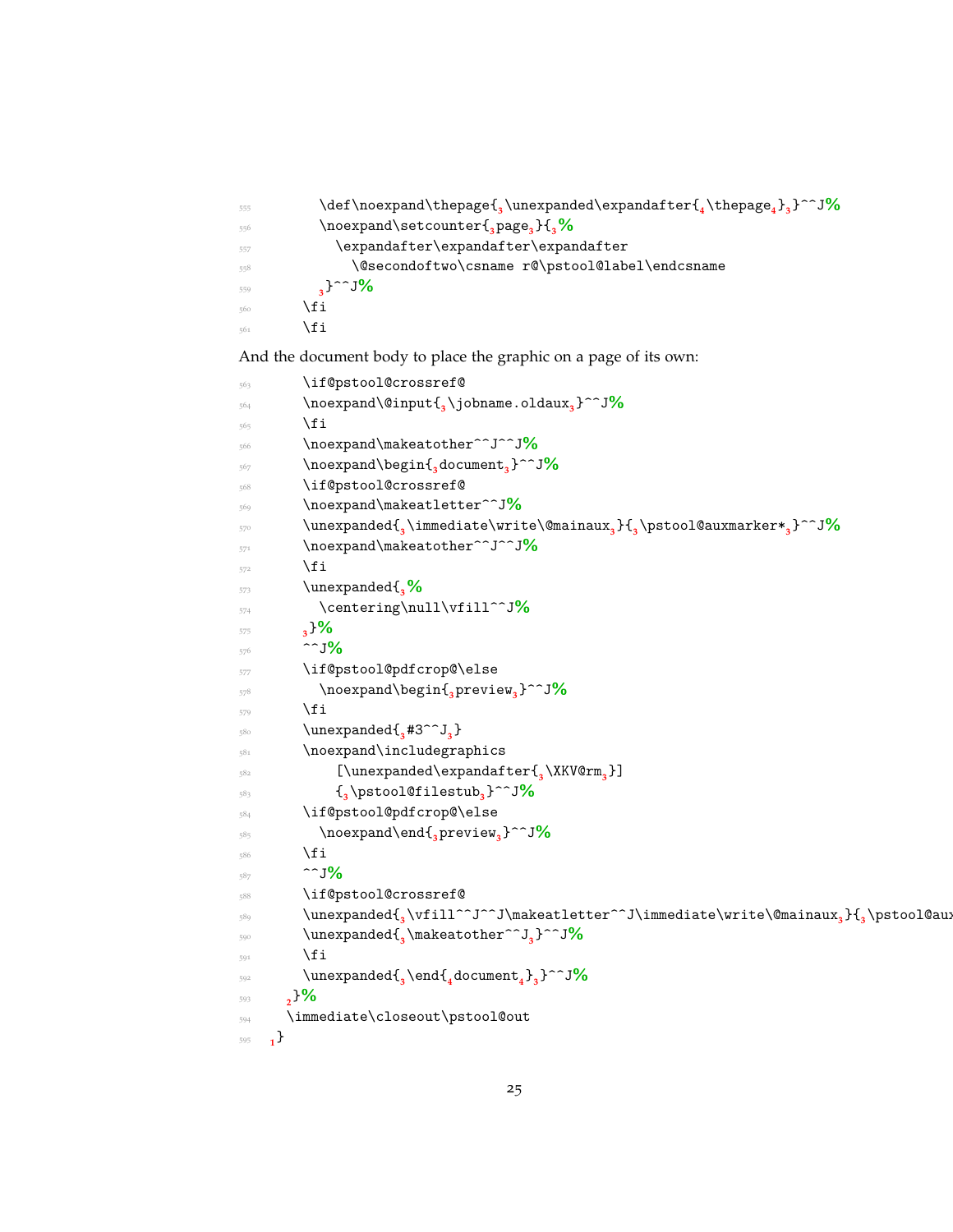```
597 \def\pstool@cleanup{1%
598 \@for\@ii:=\pstool@rm@files\do{2%
599 \pstool@rm{3
\pstool@path3
}{3
\pstool@jobname\@ii3
}%
600 2
}%
601 1
}
```

```
603 \providecommand\EndPreamble{}
```
## <span id="page-25-0"></span>12 User commands

These all support the suffixes \* and !, so each user command is defined as a wrapper to \pstool.

For EPS figures with psfrag:

```
\frac{609}{\pi} \newcommand\psfragfig[2][]{<sub>1</sub>\pstool@psfragfig{<sub>2</sub>#1<sub>2</sub>}{<sub>2</sub>#2<sub>2</sub>}{}<sub>1</sub>}
610 \WithSuffix\newcommand\psfragfig*[2][]{1%
\text{Nptool@psfragfig{ } \frac{4}{2} \#1_{2}\} \{ _{2} \#2_{2}\} \{ _{2} \} \}612 1
      ^{1}613 \WithSuffix\newcommand\psfragfig![2][]{1%
\text{Nptool@psfragfig{ } \frac{4}{2} \#1_{2}\} \{ _{2} \#2_{2}\} \{ _{2} \} \}615 1
}
```
Parse optional input definitions:

```
618 \newcommand\pstool@psfragfig[3]{1%
619 \@ifnextchar\bgroup{2%
620 \pstool@@psfragfig{3
#13
}{3
#23
}{3
#33
}%
621 2
      }{2%
622 \pstool@@psfragfig{3
#13
}{3
#23
}{3
#33
}{}%
623 2
}%
624 1
   ^{1}
```
Search for both 'filename' and 'filename'-psfrag inputs.

```
#1: possible graphicx options
#2: graphic name (possibly with path)
#3: \pstool suffix (i.e., ! or * or 'empty')
#4: possible psfrag (or other) macros
631 \newcommand\pstool@@psfragfig[4]{1%
632 % Find the .eps file to use.
```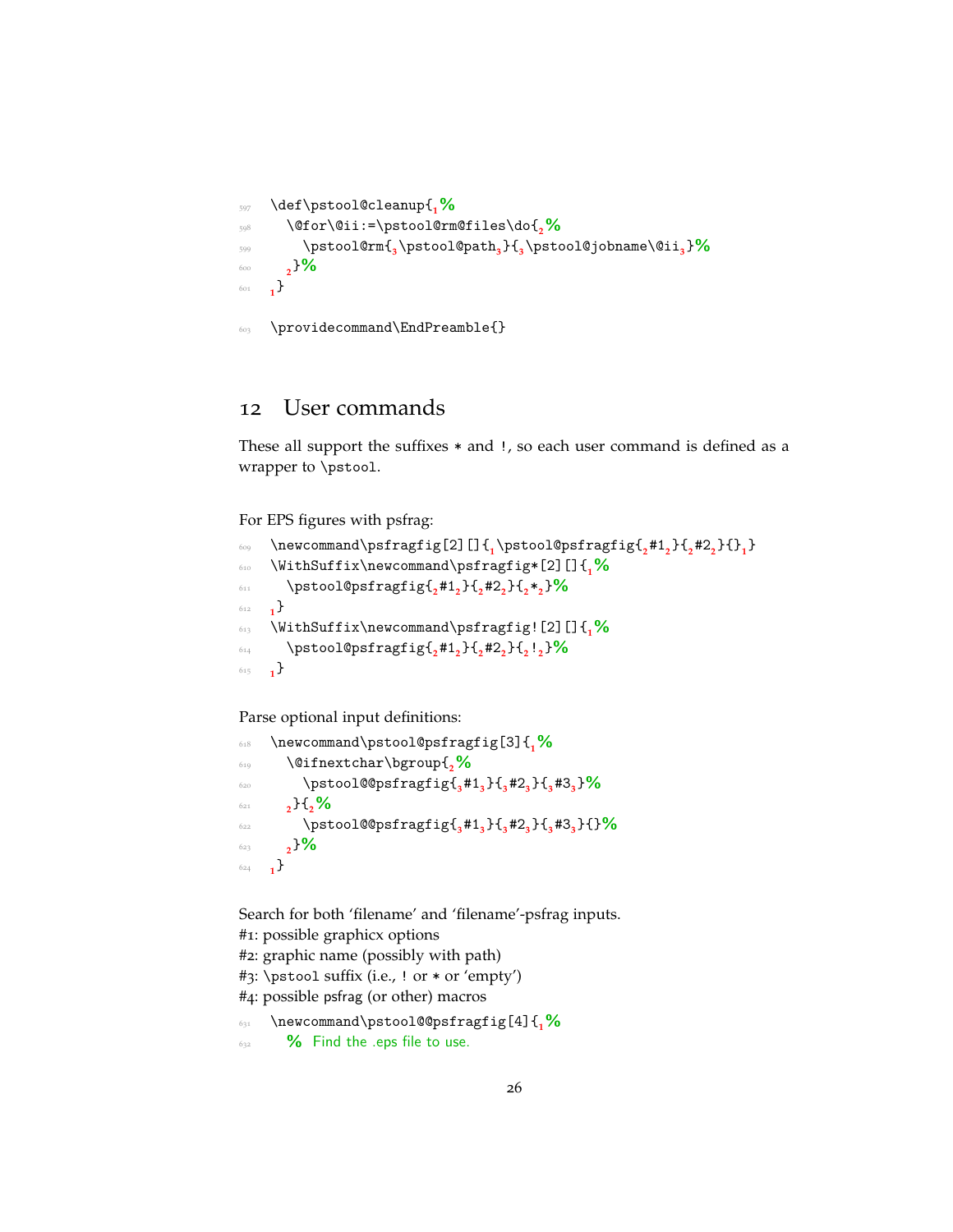```
633 \IfFileExists{2
#2-psfrag.eps2
}{2%
634 \edef\pstool@eps{3
#2-psfrag3
}%
635 \IfFileExists{3
#2.eps3
}{3%
636 \PackageWarning{4
pstool4
}{4%
637 Graphic "#2.eps" exists but "#2-psfrag.eps" is being used%
638 4
         }%
639 3
       }{}%
640 2
     }{2%
641 \IfFileExists{3
#2.eps3
}{3%
\text{642} \text{642}643 3
       }{3%
644 \PackageError{4
pstool4
}{4%
645 No graphic "#2.eps" or "#2-psfrag.eps" found%
646 4
         }{4%
647 Check the path and whether the file exists.%
648 4
         }%
649 3
       }%
650 2
     }%
651 % Find the .tex file to use.
652 \IfFileExists{2
#2-psfrag.tex2
}{2%
\text{653} \text{edef}\text{pstool@tex\{f}_3#2-psfrag.tex\{3}654 \IfFileExists{3
#2.tex3
}{3%
655 \PackageWarning{4
pstool4
}{4%
656 File "#2.tex" exists that may contain macros
657 for "\pstool@eps.eps"^^J%
658 But file "#2-psfrag.tex" is being used instead.%
659 4
         }%
660 3
       }{}%
661 2
}{2%
662 \IfFileExists{3
#2.tex3
}{3%
663 \edef\pstool@tex{4
#2.tex4
}%
664 3
       }{3%
665 \PackageWarning{4
pstool4
}{4%
666 No file "#2.tex" or "#2-psfrag.tex" can be found
667 that may contain macros for "\pstool@eps.eps"%
668 4
         }%
669 3
       }%
670 2
     }%
<sup>671</sup> % Perform the actual processing step, skipping it entirely if an EPS file hasn't been found.
672 % (In which case an error would have been called above; this is to clean up nicely in scrollmode, for example.
673 \ifx\pstool@eps\@undefined\else
```